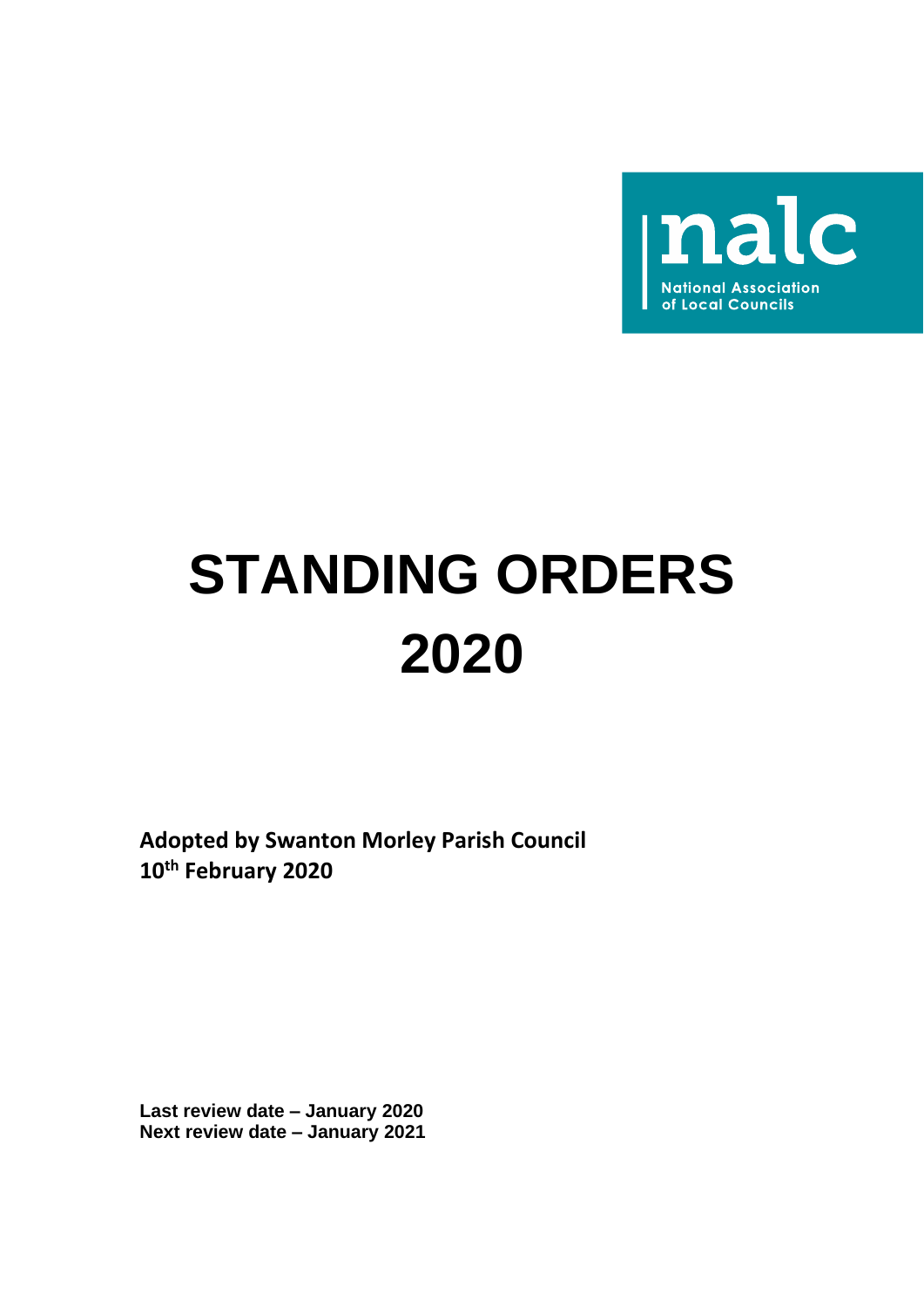**National Association of Local Councils (NALC) 109 Great Russell Street London WC1B 3LD**

**020 7637 1865 | nalc@nalc.gov.uk | www.nalc.gov.uk**

**© NALC 2018. All rights are reserved. No part of this publication may be reproduced or used for commercial purposes without the written permission of NALC save that councils in membership of NALC have permission to edit and use the model standing orders in this publication for their governance purposes.**

**Permission is given to use NALC's logo in the presented format only.**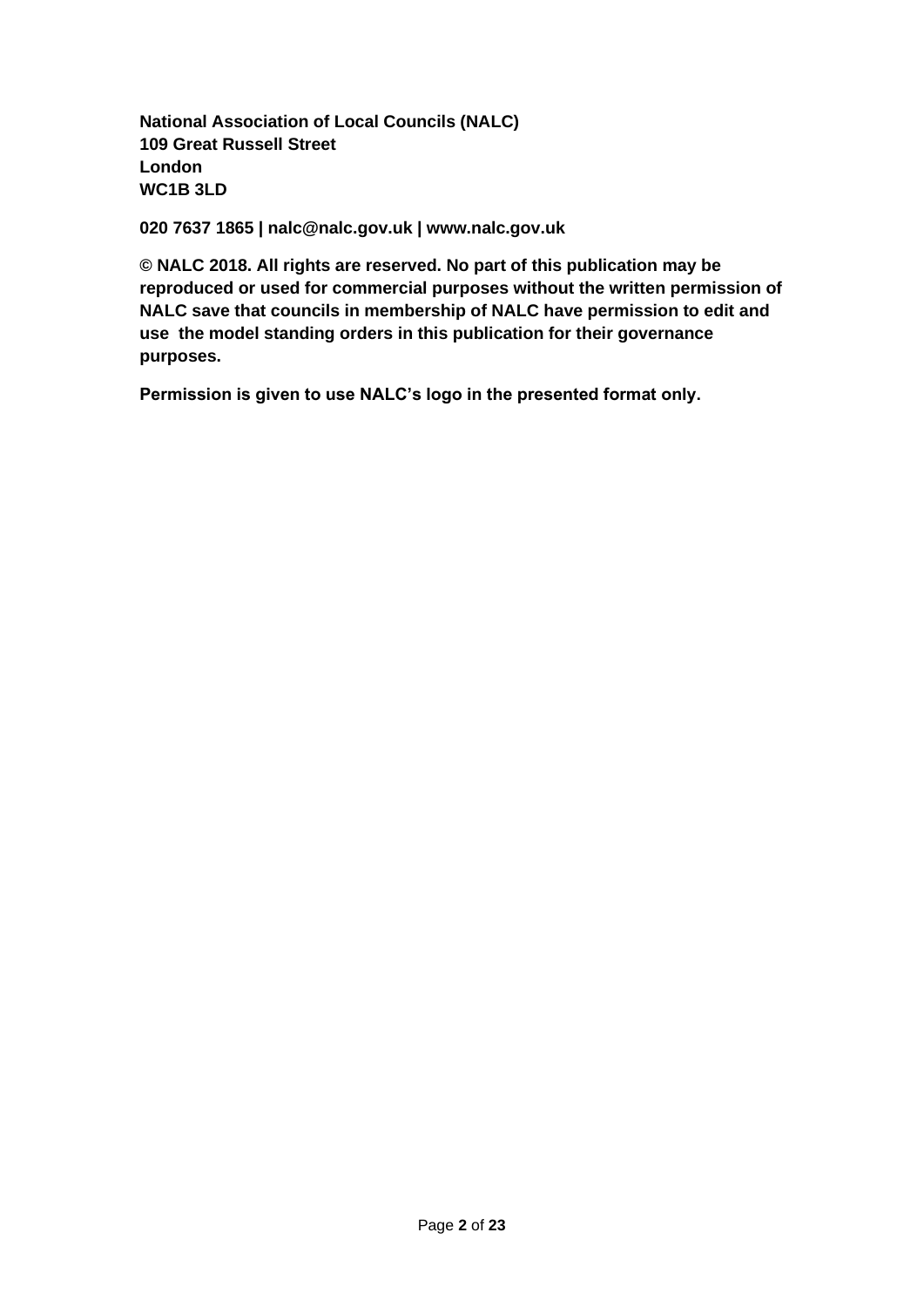| 1. |                                                            |  |
|----|------------------------------------------------------------|--|
| 2. |                                                            |  |
| 3. |                                                            |  |
| 4. |                                                            |  |
| 5. |                                                            |  |
| 6. | EXTRAORDINARY MEETINGS OF THE COUNCIL, COMMITTEES AND      |  |
| 7. |                                                            |  |
| 8. |                                                            |  |
| 9. | MOTIONS FOR A MEETING THAT REQUIRE WRITTEN NOTICE TO       |  |
|    | 10. MOTIONS AT A MEETING THAT DO NOT REQUIRE WRITTEN       |  |
|    |                                                            |  |
|    |                                                            |  |
|    |                                                            |  |
|    |                                                            |  |
|    |                                                            |  |
|    |                                                            |  |
|    |                                                            |  |
|    |                                                            |  |
|    |                                                            |  |
|    |                                                            |  |
|    | 21. RESPONSIBILITIES UNDER DATA PROTECTION LEGISLATION  21 |  |
|    |                                                            |  |
|    |                                                            |  |
|    | 24. COMMUNICATING WITH DISTRICT AND COUNTY OR UNITARY      |  |
|    |                                                            |  |
|    |                                                            |  |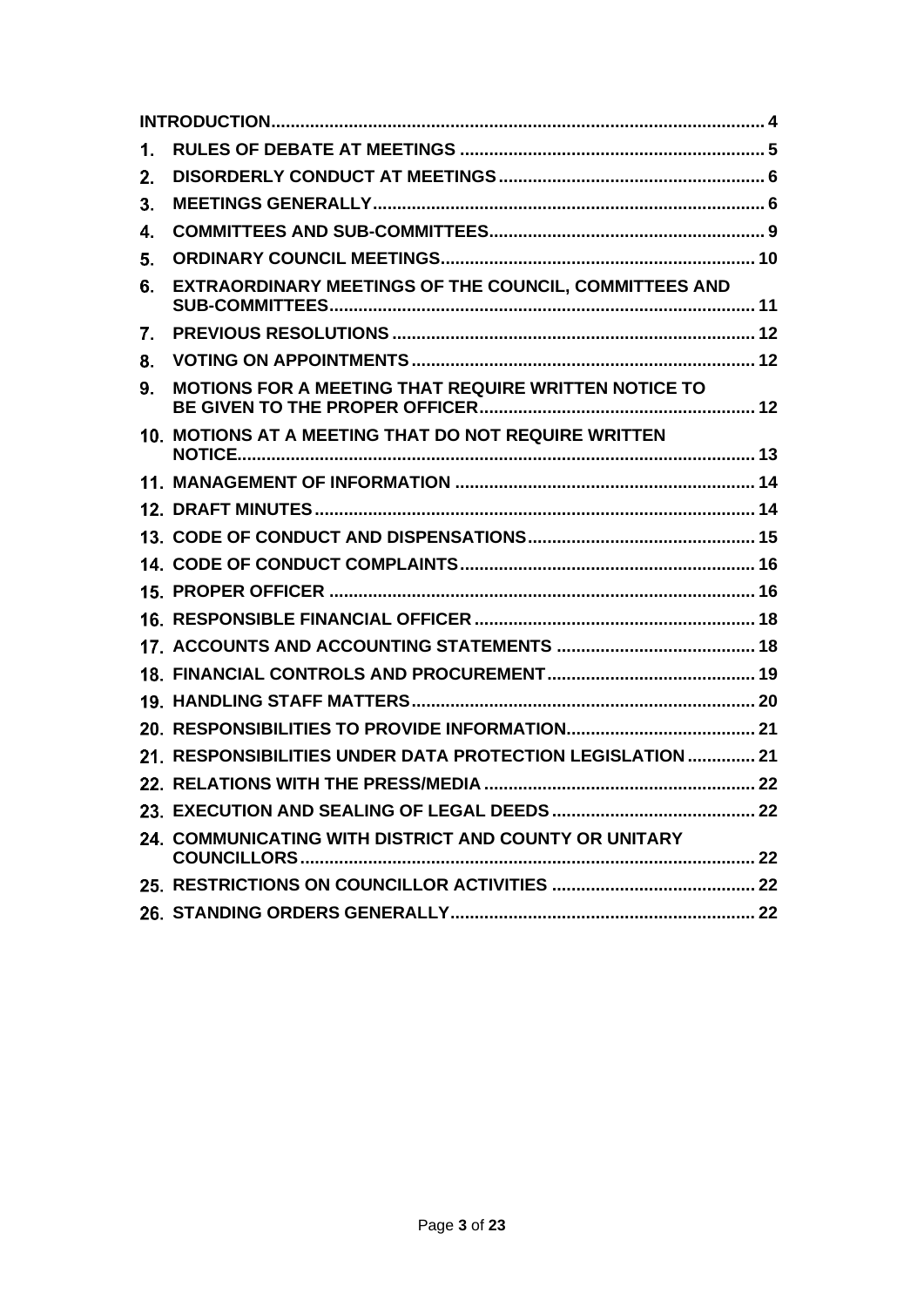# <span id="page-3-0"></span>**INTRODUCTION**

These model standing orders update the National Association of Local Council (NALC) model standing orders contained in "Local Councils Explained" by Meera Tharmarajah (© 2013 NALC). This publication contains new model standing orders which reference new legislation introduced after 2013 when the last model standing orders were published.

# **HOW TO USE MODEL STANDING ORDERS**

Standing orders are the written rules of a local council. Standing orders are essential to regulate the proceedings of a meeting. A council may also use standing orders to confirm or refer to various internal organisational and administrative arrangements. The standing orders of a council are not the same as the policies of a council but standing orders may refer to them.

Local councils operate within a wide statutory framework. NALC model standing orders incorporate and reference many statutory requirements to which councils are subject. It is not possible for the model standing orders to contain or reference all the statutory or legal requirements which apply to local councils. For example, it is not practical for model standing orders to document all obligations under data protection legislation. The statutory requirements to which a council is subject apply whether or not they are incorporated in a council's standing orders.

The model standing orders do not include model financial regulations. Financial regulations are standing orders to regulate and control the financial affairs and accounting procedures of a local council. The financial regulations, as opposed to the standing orders of a council, include most of the requirements relevant to the council's Responsible Financial Officer. Model financial regulations are available to councils in membership of NALC.

## **DRAFTING NOTES**

Model standing orders that are in bold type contain legal and statutory requirements. It is recommended that councils adopt them without changing them or their meaning. Model standing orders not in bold are designed to help councils operate effectively but they do not contain statutory requirements so they may be adopted as drafted or amended to suit a council's needs. It is NALC's view that all model standing orders will generally be suitable for councils.

For convenience, the word "councillor" is used in model standing orders and, unless the context suggests otherwise, includes a non-councillor with or without voting rights.

A model standing order that includes brackets like this '( )' requires information to be inserted by a council. A model standing order that includes brackets like this '[ ]' and the term 'OR' provides alternative options for a council to choose from when determining standing orders.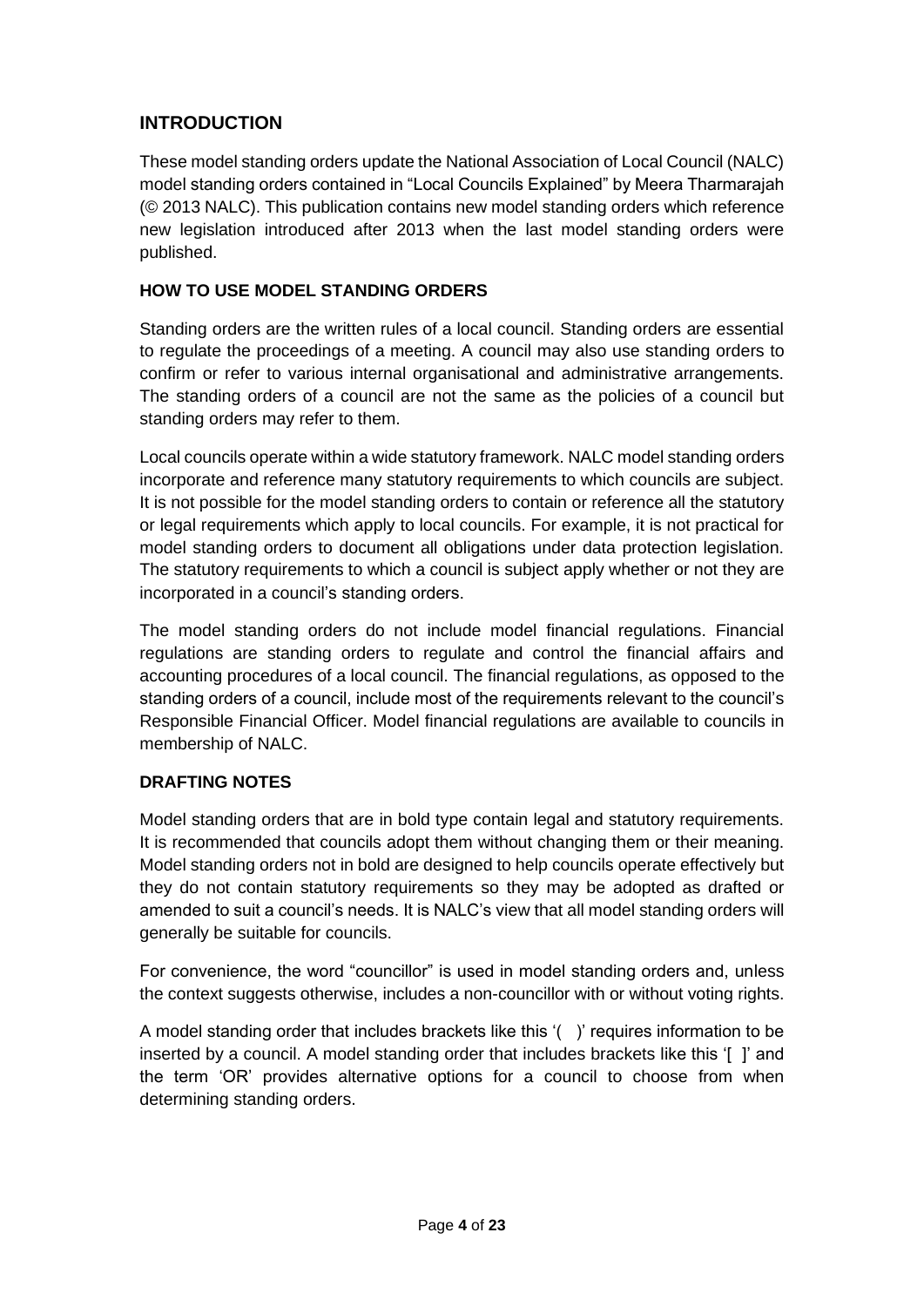#### <span id="page-4-0"></span> $1.$ **RULES OF DEBATE AT MEETINGS**

- a Motions on the agenda shall be considered in the order that they appear unless the order is changed at the discretion of the chairman of the meeting.
- b A motion (including an amendment) shall not be progressed unless it has been moved and seconded.
- c A motion on the agenda that is not moved by its proposer may be treated by the chairman of the meeting as withdrawn.
- d If a motion (including an amendment) has been seconded, it may be withdrawn by the proposer only with the consent of the seconder and the meeting.
- e An amendment is a proposal to remove or add words to a motion. It shall not negate the motion.
- f If an amendment to the original motion is carried, the original motion (as amended) becomes the substantive motion upon which further amendment(s) may be moved.
- g An amendment shall not be considered unless early verbal notice of it is given at the meeting
- h A councillor may move an amendment to his own motion if agreed by the meeting. If a motion has already been seconded, the amendment shall be with the consent of the seconder and the meeting.
- i If there is more than one amendment to an original or substantive motion, the amendments shall be moved in the order directed by the chairman of the meeting.
- j Subject to standing order 1(k), only one amendment shall be moved and debated at a time, the order of which shall be directed by the chairman of the meeting.
- k One or more amendments may be discussed together if the chairman of the meeting considers this expedient but each amendment shall be voted upon separately.
- l A councillor may not move more than one amendment to an original or substantive motion.
- m Where a series of amendments to an original motion are carried, the mover of the original motion shall have a right of reply either at the end of debate on the first amendment or at the very end of debate on the final substantive motion immediately before it is put to the vote.
- n During the debate on a motion, a councillor may interrupt only on a point of order or a personal explanation and the councillor who was interrupted shall stop speaking. A councillor raising a point of order shall identify the standing order which he considers has been breached or specify the other irregularity in the proceedings of the meeting he is concerned by.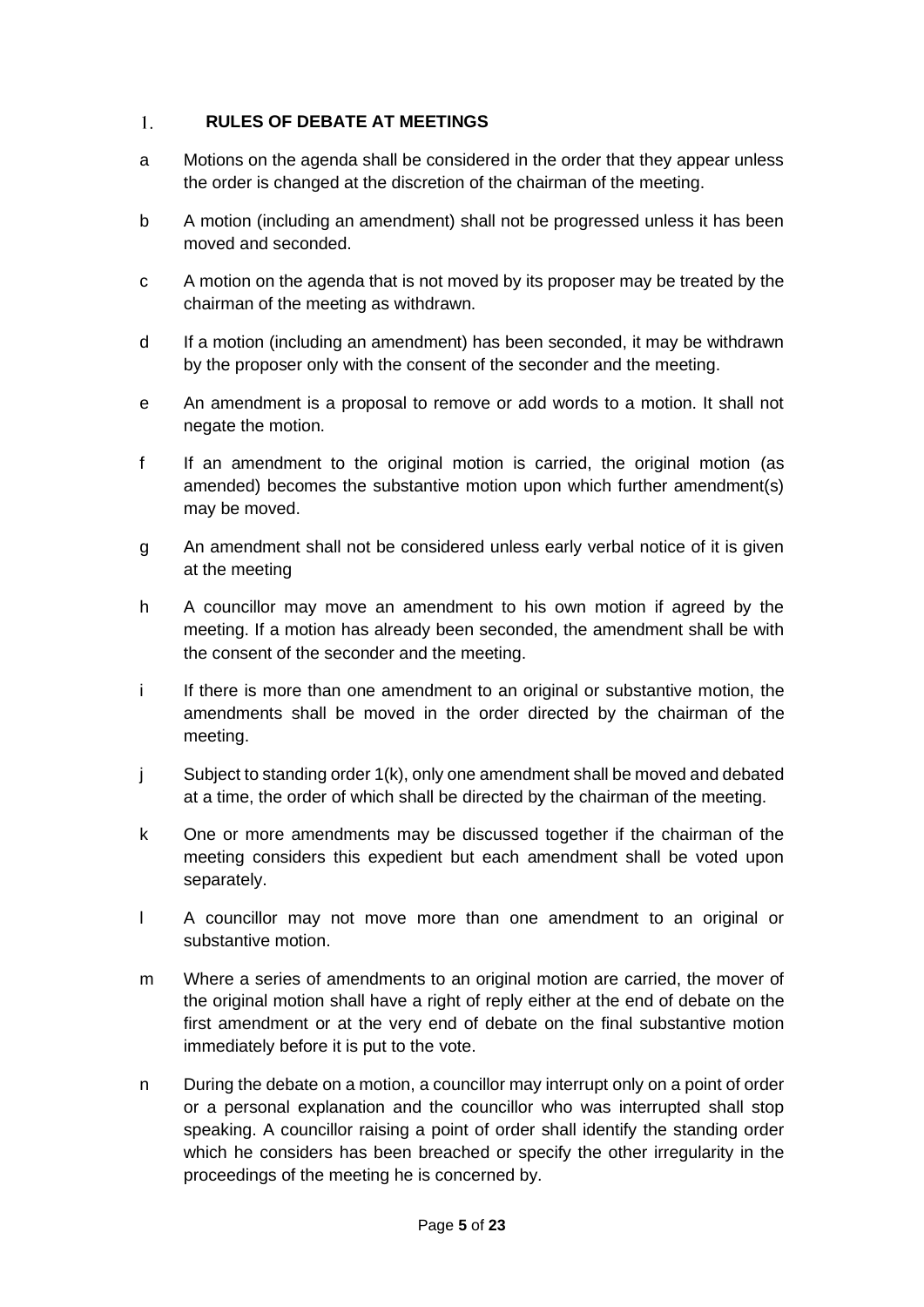- o A point of order shall be decided by the chairman of the meeting and his decision shall be final.
- p When a motion is under debate, no other motion shall be moved except:
	- i. to amend the motion;
	- ii. to proceed to the next business;
	- iii. to adjourn the debate;
	- iv. to put the motion to a vote;
	- v. to ask a person to be no longer heard or to leave the meeting;
	- vi. to refer a motion to a committee or sub-committee for consideration;
	- vii. to exclude the public and press;
	- viii. to adjourn the meeting; or
	- ix. to suspend particular standing order(s) excepting those which reflect mandatory statutory or legal requirements.
- s Before an original or substantive motion is put to the vote, the chairman of the meeting shall be satisfied that the motion has been sufficiently debated and that the mover of the motion under debate has exercised or waived his right of reply.
- t Excluding motions moved under standing order 1(r), the contributions or speeches by a councillor shall relate only to the motion under discussion and shall not exceed 3 minutes without the consent of the chairman of the meeting.

#### <span id="page-5-0"></span> $\overline{2}$ . **DISORDERLY CONDUCT AT MEETINGS**

- a No person shall obstruct the transaction of business at a meeting or behave offensively or improperly. If this standing order is ignored, the chairman of the meeting shall request such person(s) to moderate or improve their conduct.
- b If person(s) disregard the request of the chairman of the meeting to moderate or improve their conduct, any councillor or the chairman of the meeting may move that the person be no longer heard or be excluded from the meeting. The motion, if seconded, shall be put to the vote without discussion.
- c If a resolution made under standing order 2(b) is ignored, the chairman of the meeting may take further reasonable steps to restore order or to progress the meeting. This may include temporarily suspending or closing the meeting.

#### $3<sub>1</sub>$ **MEETINGS GENERALLY**

<span id="page-5-1"></span>

| <b>Full Council meetings</b> | ● |
|------------------------------|---|
| Committee meetings           |   |
| Sub-committee meetings       |   |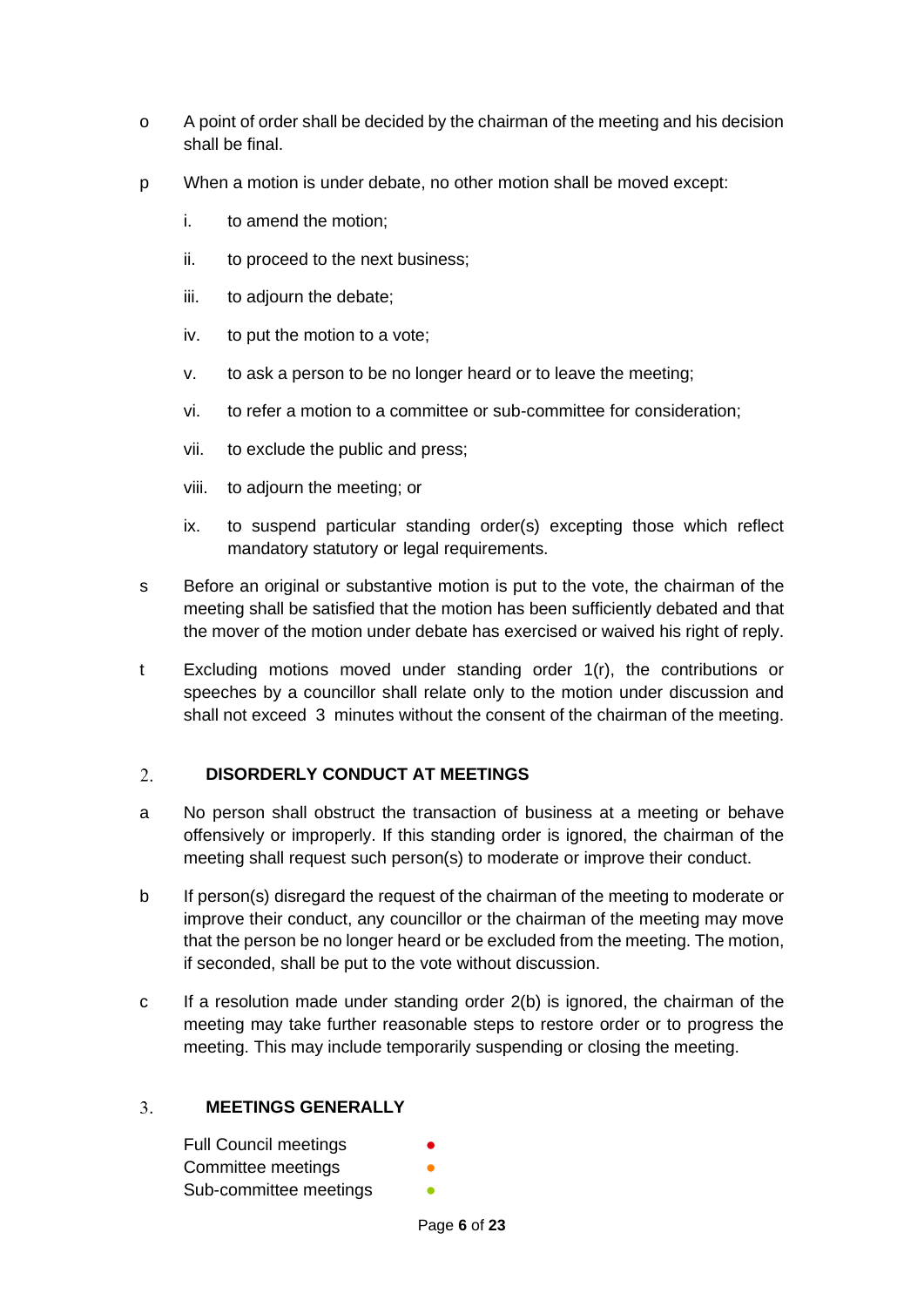- a **Meetings shall not take place in premises which at the time of the meeting are used for the supply of alcohol, unless no other premises are available free of charge or at a reasonable cost.**
- b **The minimum three clear days for notice of a meeting does not include the day on which notice was issued, the day of the meeting, a Sunday, a day of the Christmas break, a day of the Easter break or of a bank holiday or a day appointed for public thanksgiving or mourning.**
- c **The minimum three clear days' public notice for a meeting does not include the day on which the notice was issued or the day of the meeting**
- ● d **Meetings shall be open to the public unless their presence is prejudicial to the public interest by reason of the confidential nature of the business to be transacted or for other special reasons. The public's exclusion from part or all of a meeting shall be by a resolution which shall give reasons for the public's exclusion.**
	- e Members of the public may make representations, answer questions and give evidence at a meeting which they are entitled to attend in respect of the business on the agenda.
	- f The period of time designated for public participation at a meeting in accordance with standing order 3(e) shall not exceed 15 minutes unless directed by the chairman of the meeting.
	- g Subject to standing order 3(f), a member of the public shall not speak for more than 3 minutes unless permitted by the chairman of the meeting
	- h In accordance with standing order 3(e), a question shall not require a response at the meeting nor start a debate on the question. The chairman of the meeting may direct that a written or oral response be given.
	- i A person shall raise his hand when requesting to speak and stand when speaking (except when a person has a disability or is likely to suffer discomfort)
	- j A person who speaks at a meeting shall direct his comments to the chairman of the meeting.
	- k Only one person is permitted to speak at a time. If more than one person wants to speak, the chairman of the meeting shall direct the order of speaking.
- ● l **Subject to standing order 3(m), a person who attends a meeting is permitted to report on the meeting whilst the meeting is open to the public. To "report" means to film, photograph, make an audio recording of meeting proceedings, use any other means for enabling persons not present to see or hear the meeting as it takes place or later or to report or to provide oral or written commentary about the meeting so that the report or commentary is available as the meeting takes place or later to persons not present.**
- m **A** person present at a meeting may not provide an oral report or oral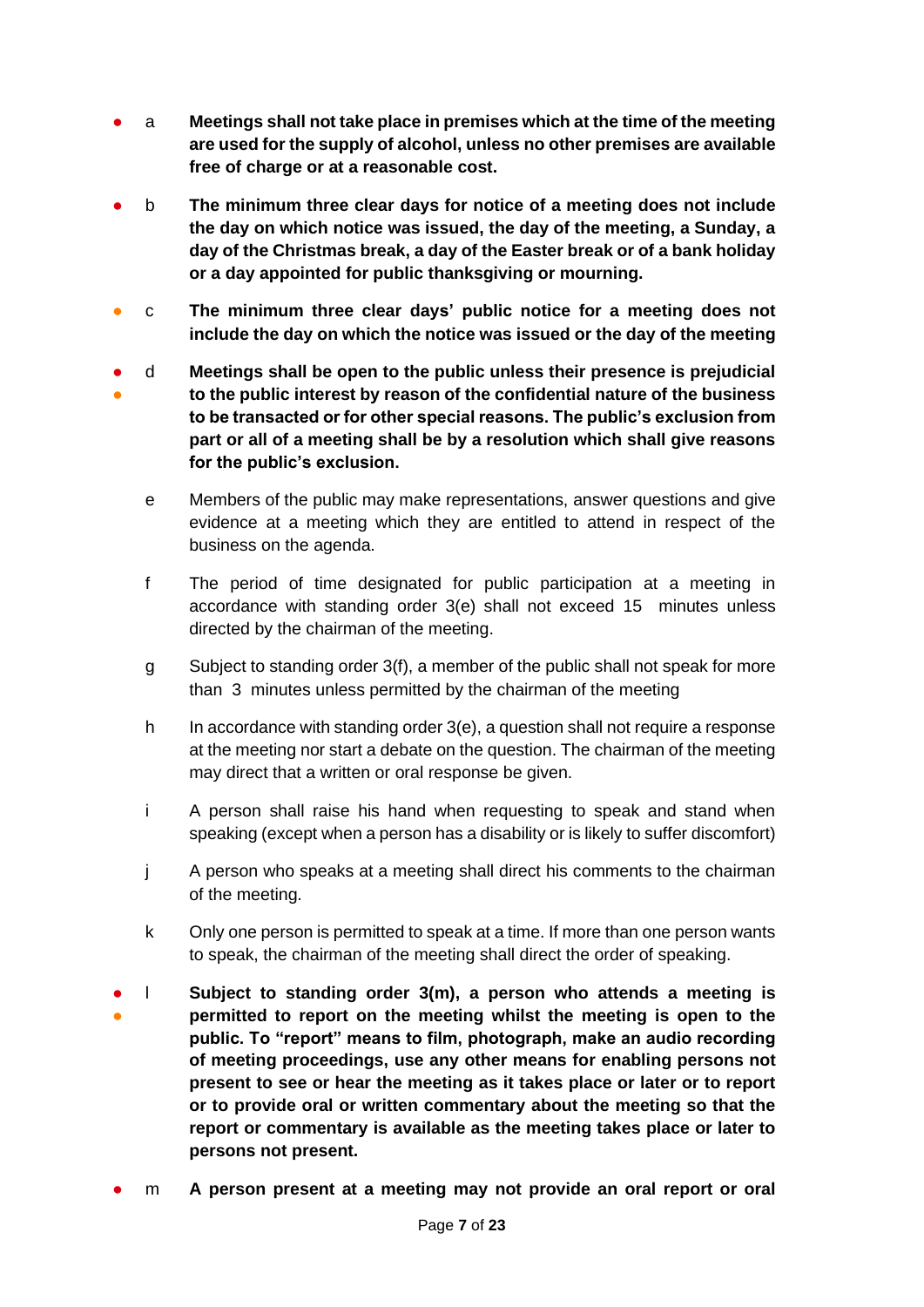- **commentary about a meeting as it takes place without permission.**
- ● n **The press shall be provided with reasonable facilities for the taking of their report of all or part of a meeting at which they are entitled to be present.**
- o **Subject to standing orders which indicate otherwise, anything authorised or required to be done by, to or before the Chairman of the Council may in his absence be done by, to or before the Vice-Chairman of the Council (if there is one).**
- p **The Chairman of the Council, if present, shall preside at a meeting. If the Chairman is absent from a meeting, the Vice-Chairman of the Council (if there is one) if present, shall preside. If both the Chairman and the Vice-Chairman are absent from a meeting, a councillor as chosen by the councillors present at the meeting shall preside at the meeting.**
- ● ● q **Subject to a meeting being quorate, all questions at a meeting shall be decided by a majority of the councillors and non-councillors with voting rights present and voting.**
- ● ● r **The chairman of a meeting may give an original vote on any matter put to the vote, and in the case of an equality of votes may exercise his casting vote whether or not he gave an original vote.**

*See standing orders 5(h) and (i) for the different rules that apply in the election of the Chairman of the Council at the annual meeting of the Council.*

- s **Unless standing orders provide otherwise, voting on a question shall be by a show of hands. At the request of a councillor, the voting on any question shall be recorded so as to show whether each councillor present and voting gave his vote for or against that question.** Such a request shall be made before moving on to the next item of business on the agenda.
	- t The minutes of a meeting shall include an accurate record of the following:
		- i. the time and place of the meeting;
		- ii. the names of councillors who are present and the names of councillors who are absent;
		- iii. interests that have been declared by councillors and non-councillors with voting rights;
		- iv. the grant of dispensations (if any) to councillors and non-councillors with voting rights;
		- v. whether a councillor or non-councillor with voting rights left the meeting when matters that they held interests in were being considered;
		- vi. if there was a public participation session; and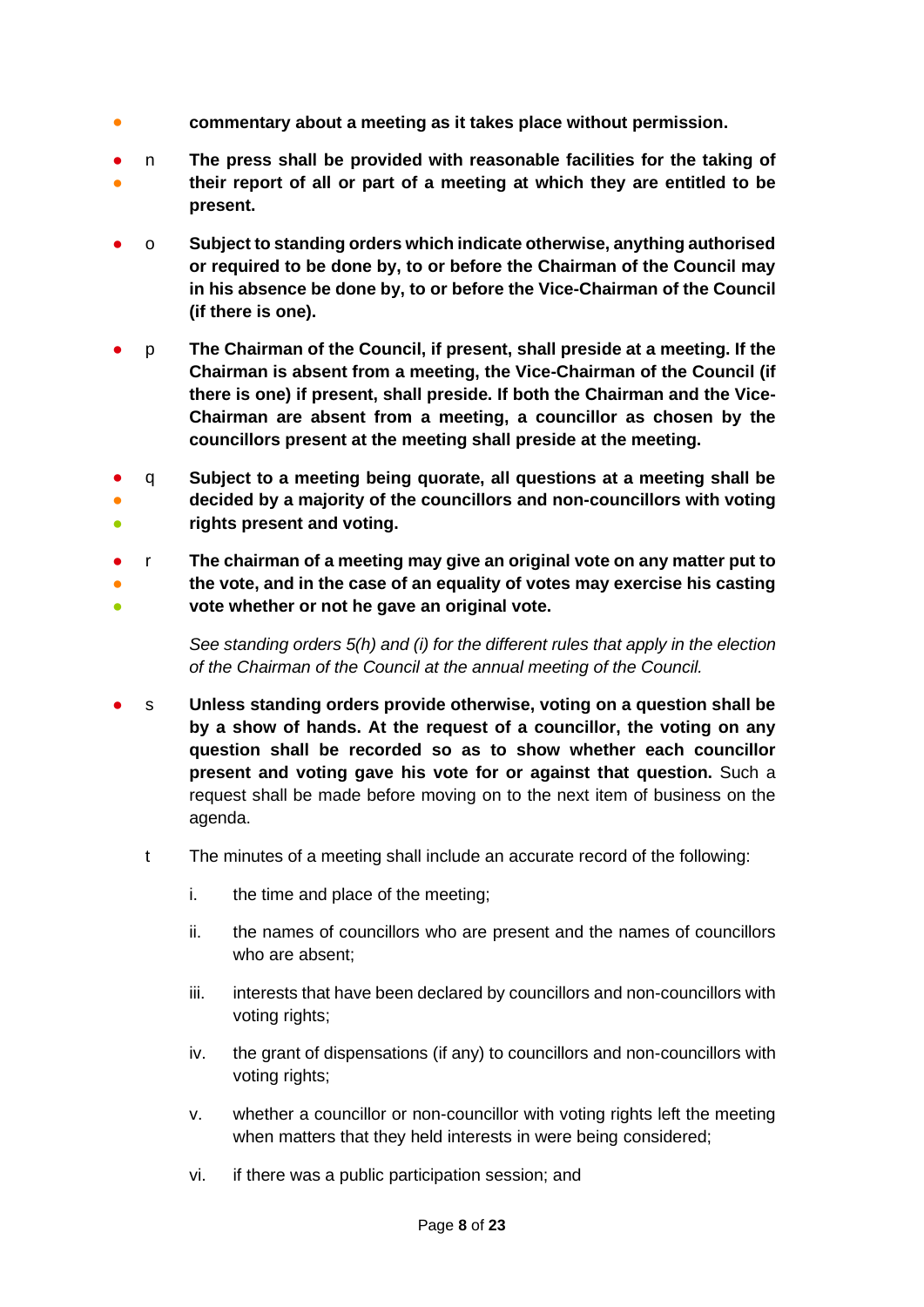- vii. the resolutions made.
- u **A councillor or a non-councillor with voting rights who has a disclosable**
- ● **pecuniary interest or another interest as set out in the Council's code of conduct in a matter being considered at a meeting is subject to statutory limitations or restrictions under the code on his right to participate and vote on that matter.**
- v **No business may be transacted at a meeting unless at least one-third of the whole number of members of the Council are present and in no case shall the quorum of a meeting be less than three.**

*See standing order 4d(viii) for the quorum of a committee or sub-committee meeting.* 

- ● ● w **If a meeting is or becomes inquorate no business shall be transacted** and the meeting shall be closed. The business on the agenda for the meeting shall be adjourned to another meeting.
	- x A meeting shall not exceed a period of 2 ¼ hours unless extended by agreement of the council

#### <span id="page-8-0"></span> $\overline{4}$ . **COMMITTEES AND SUB-COMMITTEES**

- a **Unless the Council determines otherwise, a committee may appoint a subcommittee whose terms of reference and members shall be determined by the committee.**
- b **The members of a committee may include non-councillors unless it is a committee which regulates and controls the finances of the Council.**
- c **Unless the Council determines otherwise, all the members of an advisory committee and a sub-committee of the advisory committee may be noncouncillors.**
- d The Council may appoint standing committees or other committees as may be necessary, and:
	- i. shall determine their terms of reference;
	- ii. shall determine the number and time of the ordinary meetings of a standing committee up until the date of the next annual meeting of the Council;
	- iii. shall permit a committee, other than in respect of the ordinary meetings of a committee, to determine the number and time of its meetings;
	- iv. shall, subject to standing orders 4(b) and (c), appoint and determine the terms of office of members of such a committee;
	- v. shall, after it has appointed the members of a standing committee, appoint the chairman of the standing committee;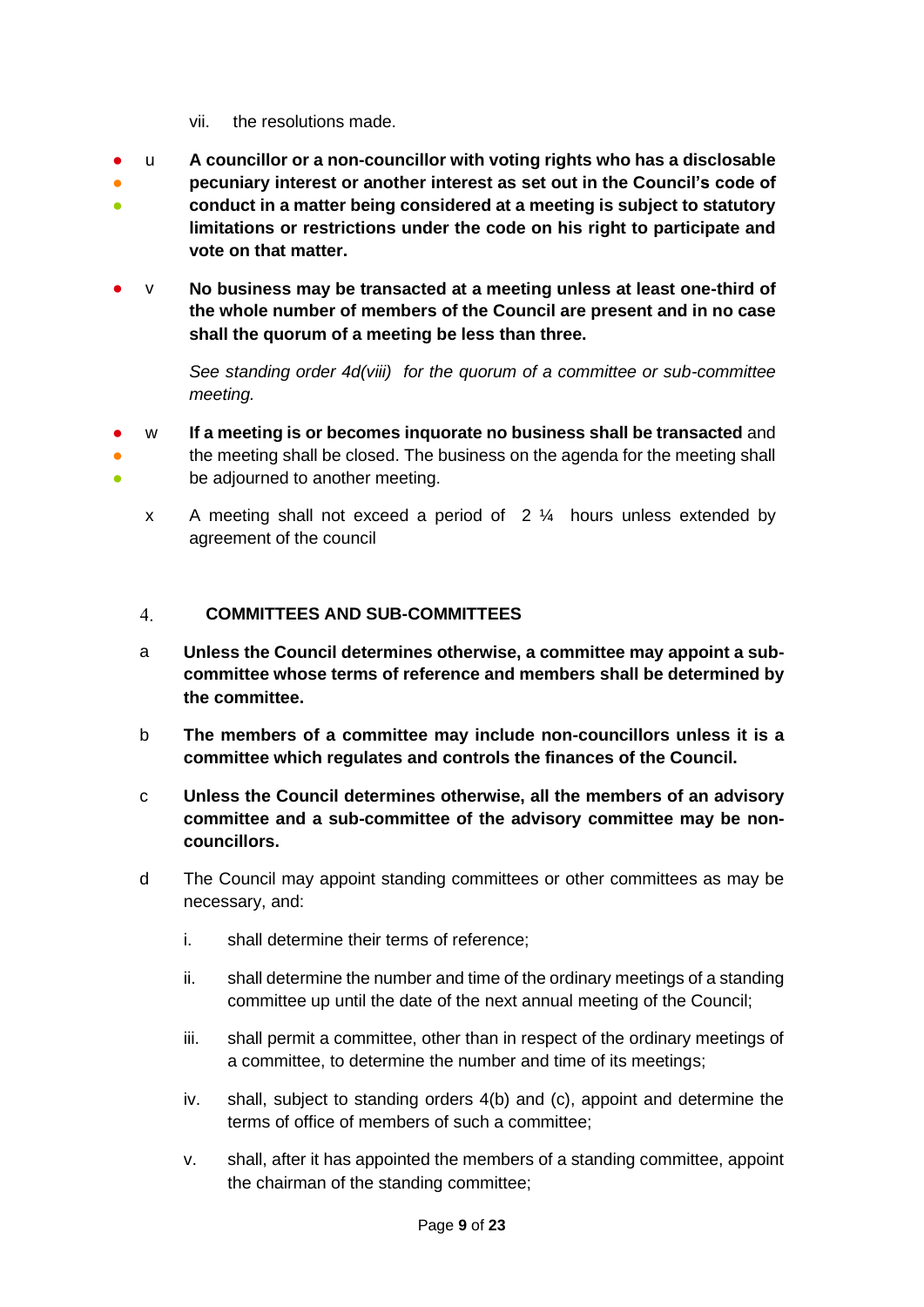- vi. shall permit a committee other than a standing committee, to appoint its own chairman at the first meeting of the committee;
- vii. shall determine the place, notice requirements and quorum for a meeting of a committee and a sub-committee which, in both cases, shall be no less than three;
- viii. shall determine if the public may participate at a meeting of a committee;
- ix. shall determine if the public and press are permitted to attend the meetings of a sub-committee and also the advance public notice requirements, if any, required for the meetings of a sub-committee;
- x. shall determine if the public may participate at a meeting of a subcommittee that they are permitted to attend; and
- xi. may dissolve a committee or a sub-committee.

#### <span id="page-9-0"></span>5. **ORDINARY COUNCIL MEETINGS**

- a **In an election year, the annual meeting of the Council shall be held on or within 14 days following the day on which the councillors elected take office.**
- b **In a year which is not an election year, the annual meeting of the Council shall be held on such day in May as the Council decides.**
- c **If no other time is fixed, the annual meeting of the Council shall take place at 6pm.**
- d **In addition to the annual meeting of the Council, at least three other ordinary meetings shall be held in each year on such dates and times as the Council decides.**
- e **The first business conducted at the annual meeting of the Council shall be the election of the Chairman and Vice-Chairman (if there is one) of the Council.**
- f **The Chairman of the Council, unless he has resigned or becomes disqualified, shall continue in office and preside at the annual meeting until his successor is elected at the next annual meeting of the Council.**
- g **The Vice-Chairman of the Council, if there is one, unless he resigns or becomes disqualified, shall hold office until immediately after the election of the Chairman of the Council at the next annual meeting of the Council.**
- h **In an election year, if the current Chairman of the Council has not been reelected as a member of the Council, he shall preside at the annual meeting until a successor Chairman of the Council has been elected. The current Chairman of the Council shall not have an original vote in respect of the election of the new Chairman of the Council but shall give a casting vote in the case of an equality of votes.**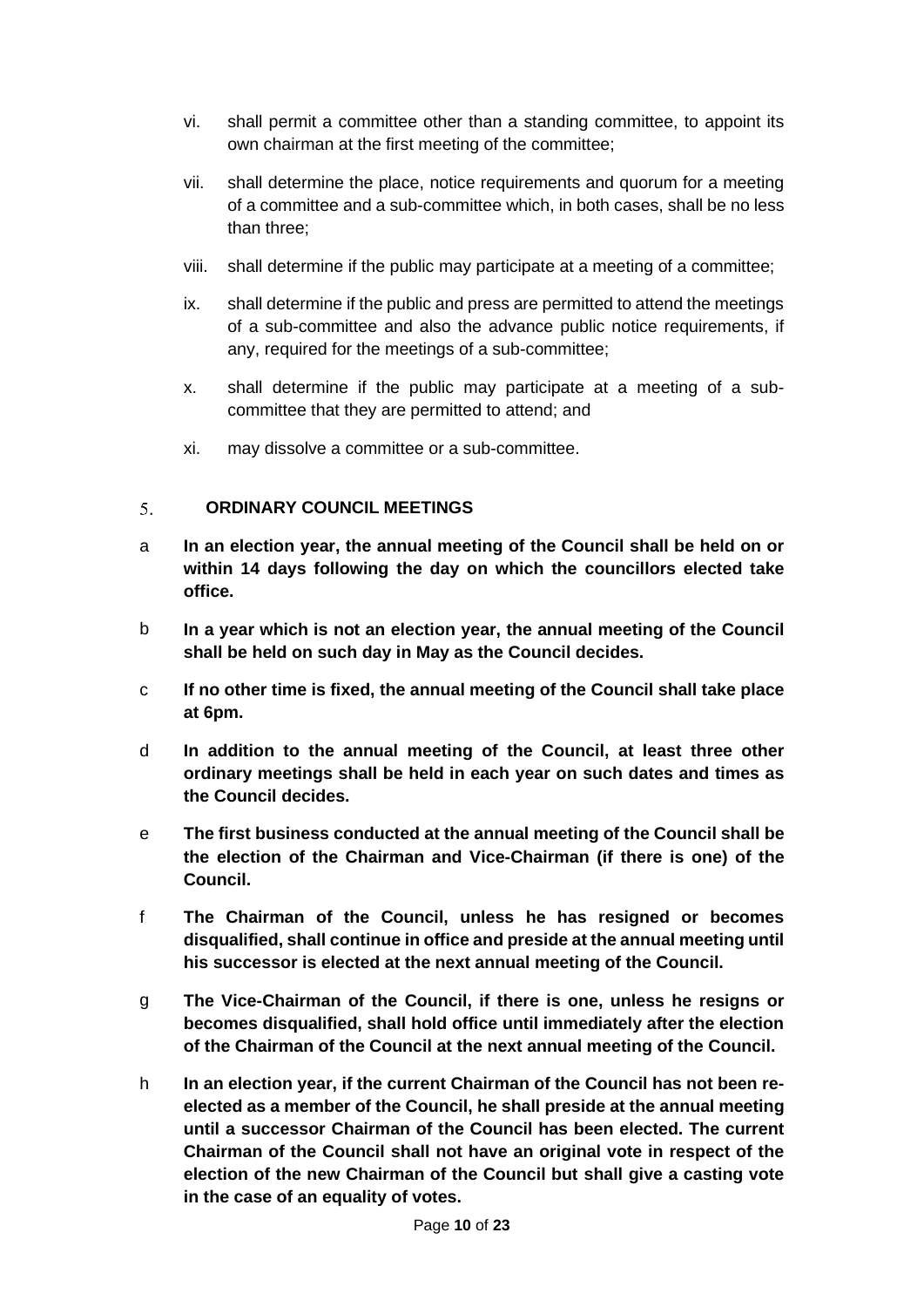- i **In an election year, if the current Chairman of the Council has been reelected as a member of the Council, he shall preside at the annual meeting until a new Chairman of the Council has been elected. He may exercise an original vote in respect of the election of the new Chairman of the Council and shall give a casting vote in the case of an equality of votes.**
- j Following the election of the Chairman of the Council and Vice-Chairman (if there is one) of the Council at the annual meeting, the business shall include:
	- i. **In an election year, delivery by the Chairman of the Council and councillors of their acceptance of office forms unless the Council resolves for this to be done at a later date. In a year which is not an election year, delivery by the Chairman of the Council of his acceptance of office form unless the Council resolves for this to be done at a later date;**
	- ii. Confirmation of the accuracy of the minutes of the last meeting of the Council;
	- iii. Review of delegation arrangements to committees, sub-committees, staff and other local authorities;
	- iv. Appointment of members to existing committees;
	- v. Appointment of any new committees in accordance with standing order 4;
	- vi. Review of representation on or work with external bodies and arrangements for reporting back;
	- vii. In an election year, to make arrangements with a view to the Council becoming eligible to exercise the general power of competence in the future;
	- viii. Determining the time and place of ordinary meetings of the Council up to and including the next annual meeting of the Council.

### <span id="page-10-0"></span>**EXTRAORDINARY MEETINGS OF THE COUNCIL, COMMITTEES AND**  6. **SUB-COMMITTEES**

- a **The Chairman of the Council may convene an extraordinary meeting of the Council at any time.**
- b **If the Chairman of the Council does not call an extraordinary meeting of the Council within seven days of having been requested in writing to do so by two councillors, any two councillors may convene an extraordinary meeting of the Council. The public notice giving the time, place and agenda for such a meeting shall be signed by the two councillors.**
- c The chairman of a committee [or a sub-committee] may convene an extraordinary meeting of the committee [or the sub-committee] at any time.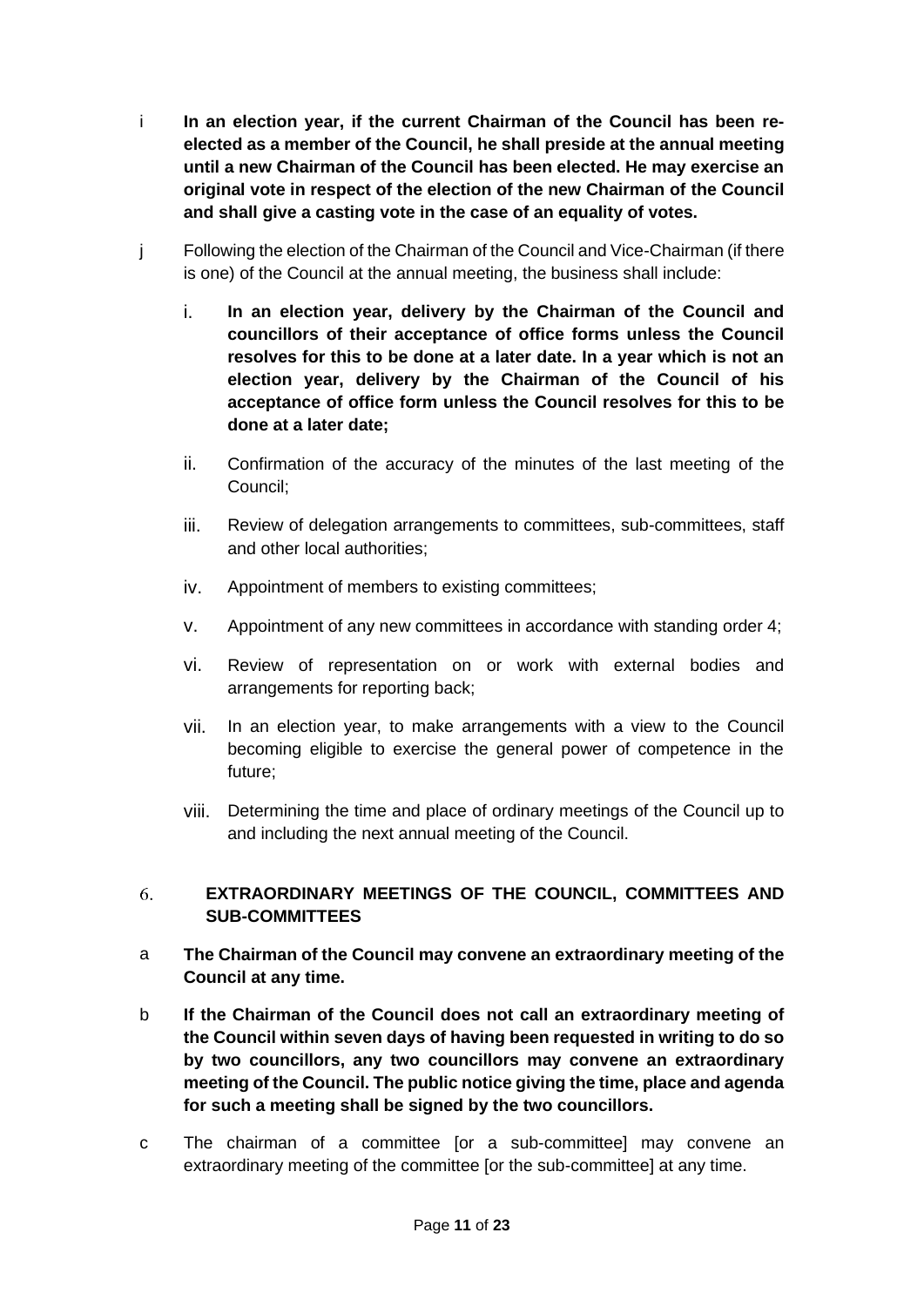d If the chairman of a committee [or a sub-committee] does not call an extraordinary meeting within seven days of having been requested to do so by two members of the committee [or the sub-committee], any two members of the committee [or the sub-committee] may convene an extraordinary meeting of the committee [or a sub-committee].

#### <span id="page-11-0"></span> $7.$ **PREVIOUS RESOLUTIONS**

- a A resolution shall not be reversed within six months except either by a special motion, which requires written notice by at least 2 councillors to be given to the Proper Officer in accordance with standing order 9, or by a motion moved in pursuance of the recommendation of a committee or a sub-committee.
- b When a motion moved pursuant to standing order 7(a) has been disposed of, no similar motion may be moved for a further six months.

#### <span id="page-11-1"></span>8. **VOTING ON APPOINTMENTS**

a Where more than two persons have been nominated for a position to be filled by the Council and none of those persons has received an absolute majority of votes in their favour, the name of the person having the least number of votes shall be struck off the list and a fresh vote taken. This process shall continue until a majority of votes is given in favour of one person. A tie in votes may be settled by the casting vote exercisable by the chairman of the meeting.

## <span id="page-11-2"></span> $9<sub>1</sub>$ **MOTIONS FOR A MEETING THAT REQUIRE WRITTEN NOTICE TO BE GIVEN TO THE PROPER OFFICER**

- a A motion shall relate to the responsibilities of the meeting for which it is tabled and in any event shall relate to the performance of the Council's statutory functions, powers and obligations or an issue which specifically affects the Council's area or its residents.
- b No motion may be moved at a meeting unless it is on the agenda and the mover has given written notice of its wording to the Proper Officer at least 7 clear days before the meeting. Clear days do not include the day of the notice or the day of the meeting.
- c The Proper Officer may, before including a motion on the agenda received in accordance with standing order 9(b), correct obvious grammatical or typographical errors in the wording of the motion.
- d If the Proper Officer considers the wording of a motion received in accordance with standing order 9(b) is not clear in meaning, the motion shall be rejected until the mover of the motion resubmits it, so that it can be understood, in writing, to the Proper Officer at least 7 clear days before the meeting.
- e If the wording or subject of a proposed motion is considered improper, the Proper Officer shall consult with the chairman of the forthcoming meeting or, as the case may be, the councillors who have convened the meeting, to consider whether the motion shall be included in the agenda or rejected.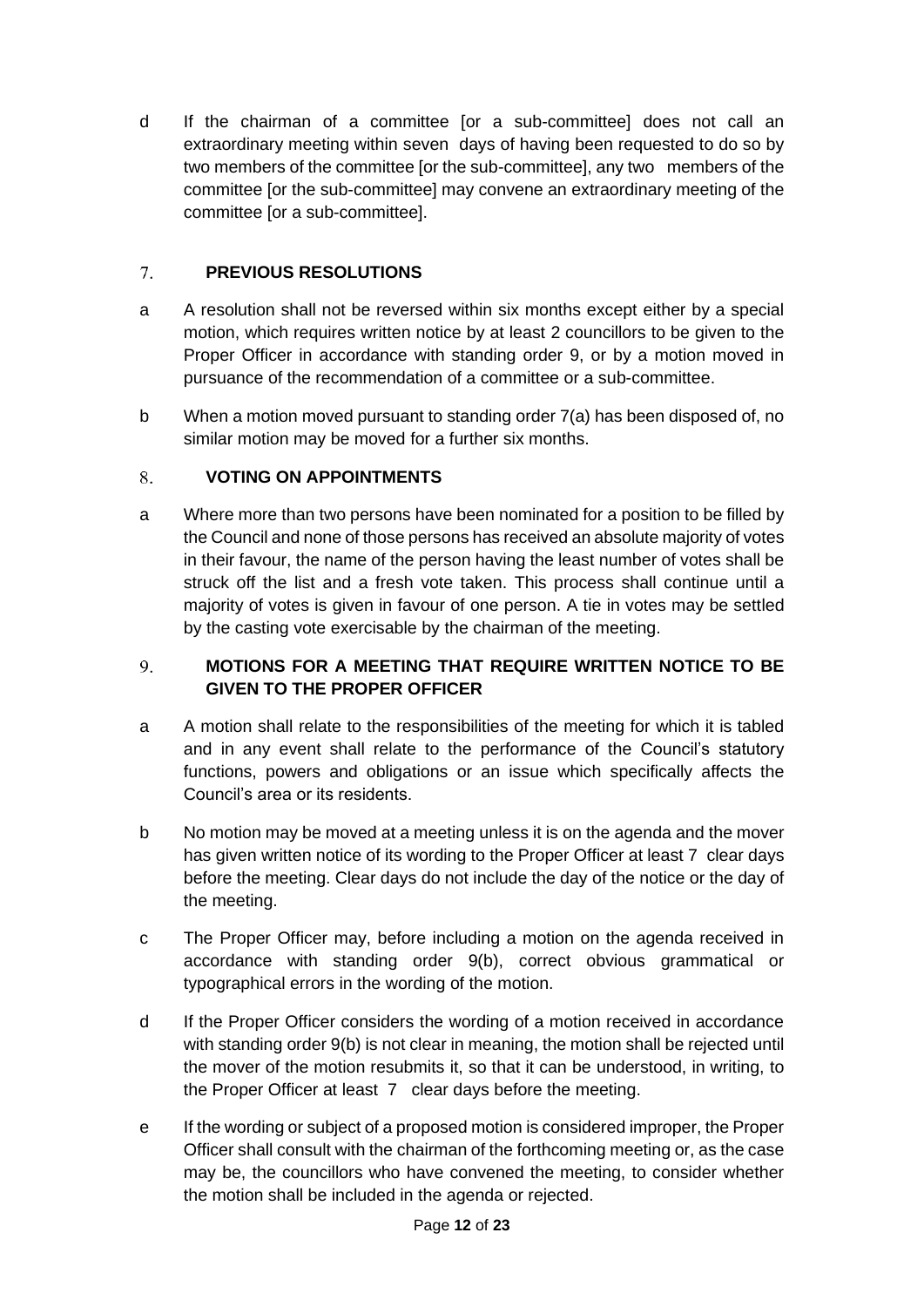- f The decision of the Proper Officer as to whether or not to include the motion on the agenda shall be final.
- g Motions received shall be recorded and numbered in the order that they are received.
- h Motions rejected shall be recorded with an explanation by the Proper Officer of the reason for rejection.

#### <span id="page-12-0"></span>10. **MOTIONS AT A MEETING THAT DO NOT REQUIRE WRITTEN NOTICE**

- a The following motions may be moved at a meeting without written notice to the Proper Officer:
	- i. to correct an inaccuracy in the draft minutes of a meeting;
	- ii. to move to a vote;
	- iii. to defer consideration of a motion;
	- iv. to refer a motion to a particular committee or sub-committee;
	- v. to appoint a person to preside at a meeting;
	- vi. to change the order of business on the agenda;
	- vii. to proceed to the next business on the agenda;
	- viii. to require a written report;
	- ix. to appoint a committee or sub-committee and their members;
	- x. to extend the time limits for speaking;
	- xi. to exclude the press and public from a meeting in respect of confidential or other information which is prejudicial to the public interest;
	- xii. to not hear further from a councillor or a member of the public;
	- xiii. to exclude a councillor or member of the public for disorderly conduct;
	- xiv. to temporarily suspend the meeting;
	- xv. to suspend a particular standing order (unless it reflects mandatory statutory or legal requirements);
	- xvi. to adjourn the meeting; or
	- xvii. to close the meeting.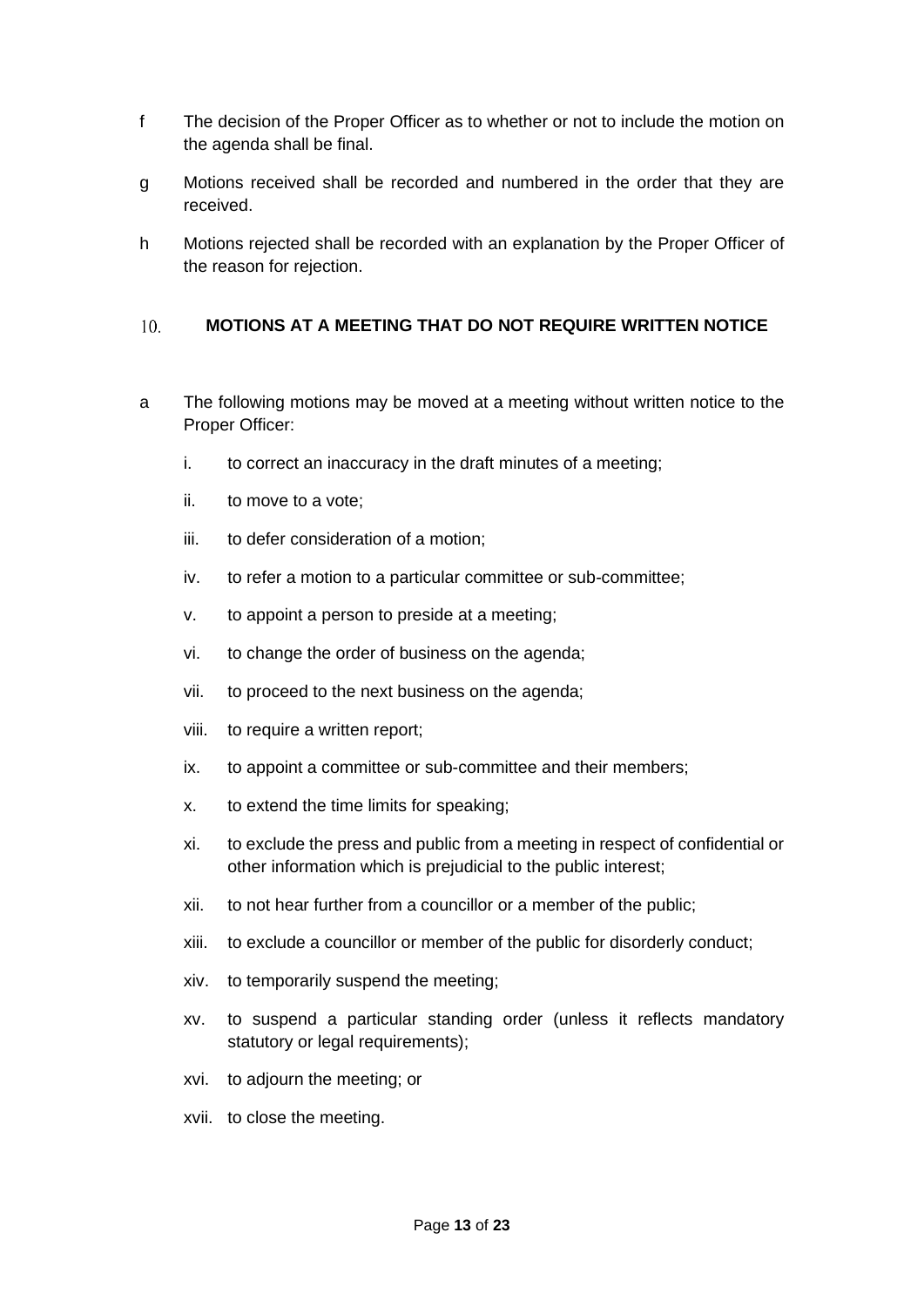#### 11. **MANAGEMENT OF INFORMATION**

<span id="page-13-0"></span>*See also standing order 20.*

- a **The Council shall have in place and keep under review, technical and organisational measures to keep secure information (including personal data) which it holds in paper and electronic form. Such arrangements shall include deciding who has access to personal data and encryption of personal data.**
- b **The Council shall have in place, and keep under review, policies for the retention and safe destruction of all information (including personal data) which it holds in paper and electronic form. The Council's retention policy shall confirm the period for which information (including personal data) shall be retained or if this is not possible the criteria used to determine that period (e.g. the Limitation Act 1980).**
- c **The agenda, papers that support the agenda and the minutes of a meeting shall not disclose or otherwise undermine confidential information or personal data without legal justification.**
- d **Councillors, staff, the Council's contractors and agents shall not disclose confidential information or personal data without legal justification.**

#### $12.$ **DRAFT MINUTES**

<span id="page-13-1"></span>Full Council meetings **•** Committee meetings **•** Sub-committee meetings

- a If the draft minutes of a preceding meeting have been served on councillors with the agenda to attend the meeting at which they are due to be approved for accuracy, they shall be taken as read.
- b There shall be no discussion about the draft minutes of a preceding meeting except in relation to their accuracy. A motion to correct an inaccuracy in the draft minutes shall be moved in accordance with standing order 10(a)(i).
- c The accuracy of draft minutes, including any amendment(s) made to them, shall be confirmed by resolution and shall be signed by the chairman of the meeting and stand as an accurate record of the meeting to which the minutes relate.
- d If the chairman of the meeting does not consider the minutes to be an accurate record of the meeting to which they relate, he shall sign the minutes and include a paragraph in the following terms or to the same effect:

"The chairman of this meeting does not believe that the minutes of the meeting of the ( ) held on [date] in respect of ( ) were a correct record but his view was not upheld by the meeting and the minutes are confirmed as an accurate record of the proceedings."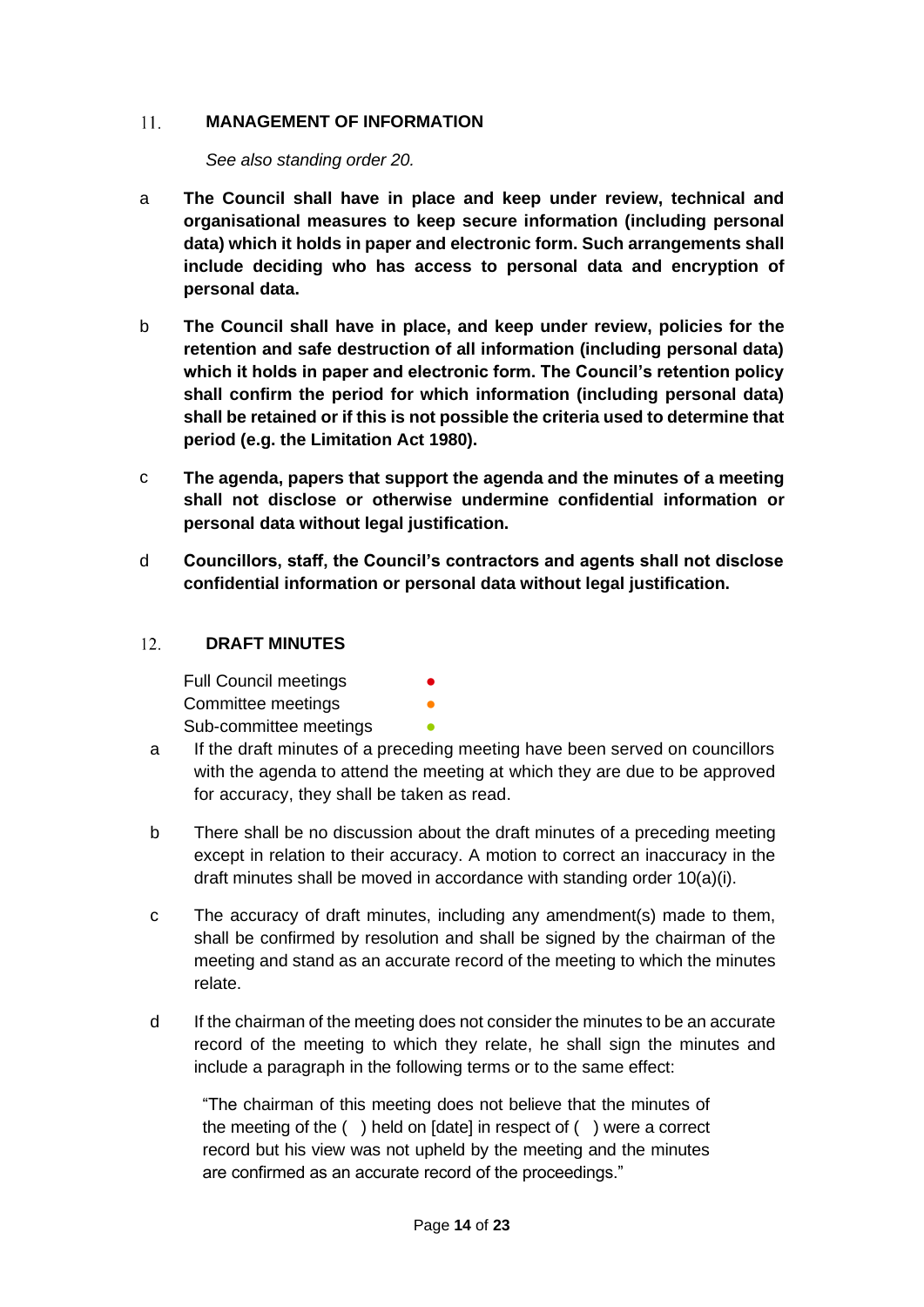- e **If the Council's gross annual income or expenditure (whichever is**
- ● **higher) does not exceed £25,000, it shall publish draft minutes on a website which is publicly accessible and free of charge not later than one month after the meeting has taken place.**
	- f Subject to the publication of draft minutes in accordance with standing order 12(e) and standing order 20(a) and following a resolution which confirms the accuracy of the minutes of a meeting, the draft minutes or recordings of the meeting for which approved minutes exist shall be destroyed.

#### <span id="page-14-0"></span> $13.$ **CODE OF CONDUCT AND DISPENSATIONS**

*See also standing order 3(u).*

- a All councillors and non-councillors with voting rights shall observe the code of conduct adopted by the Council.
- b Unless he has been granted a dispensation, a councillor or non-councillor with voting rights shall withdraw from a meeting when it is considering a matter in which he has a disclosable pecuniary interest. He may return to the meeting after it has considered the matter in which he had the interest.
- c Unless he has been granted a dispensation, a councillor or non-councillor with voting rights shall withdraw from a meeting when it is considering a matter in which he has another interest if so required by the Council's code of conduct. He may return to the meeting after it has considered the matter in which he had the interest.
- d **Dispensation requests shall be in writing and submitted to the Proper Officer** as soon as possible before the meeting, or failing that, at the start of the meeting for which the dispensation is required.
- e A decision as to whether to grant a dispensation shall be made by a meeting of the Council, or committee or sub-committee for which the dispensation is required and that decision is final.
- f A dispensation request shall confirm:
	- i. the description and the nature of the disclosable pecuniary interest or other interest to which the request for the dispensation relates;
	- ii. whether the dispensation is required to participate at a meeting in a discussion only or a discussion and a vote;
	- iii. the date of the meeting or the period (not exceeding four years) for which the dispensation is sought; and
	- iv. an explanation as to why the dispensation is sought.
- g Subject to standing orders 13(d) and (f), a dispensation request shall be considered at the beginning of the meeting of the Council, or committee or sub-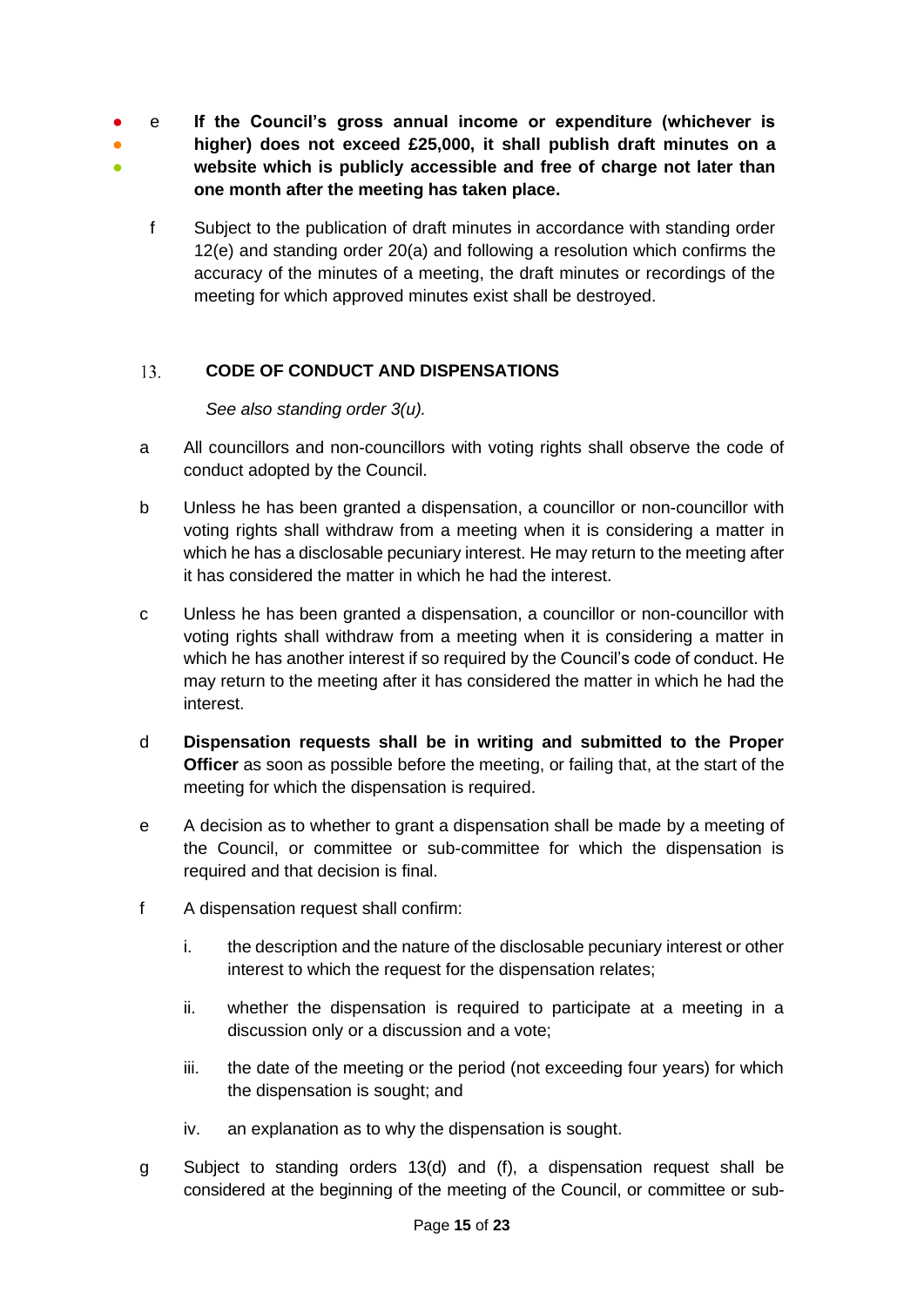committee for which the dispensation is required].

- **h A dispensation may be granted in accordance with standing order 13(e) if having regard to all relevant circumstances any of the following apply:**
	- **i. without the dispensation the number of persons prohibited from participating in the particular business would be so great a proportion of the meeting transacting the business as to impede the transaction of the business;**
	- **ii. granting the dispensation is in the interests of persons living in the Council's area; or**
	- **iii. it is otherwise appropriate to grant a dispensation.**

#### <span id="page-15-0"></span>14. **CODE OF CONDUCT COMPLAINTS**

- a Upon notification by the District or Unitary Council that it is dealing with a complaint that a councillor or non-councillor with voting rights has breached the Council's code of conduct, the Proper Officer shall, subject to standing order 11, report this to the Council.
- b Where the notification in standing order 14(a) relates to a complaint made by the Proper Officer, the Proper Officer shall notify the Chairman of Council of this fact, and the Chairman shall nominate another staff member to assume the duties of the Proper Officer in relation to the complaint until it has been determined and the Council has agreed what action, if any, to take in accordance with standing order 14(d).
- c The Council may:
	- i. provide information or evidence where such disclosure is necessary to investigate the complaint or is a legal requirement;
	- ii. seek information relevant to the complaint from the person or body with statutory responsibility for investigation of the matter;
- d **Upon notification by the District or Unitary Council that a councillor or noncouncillor with voting rights has breached the Council's code of conduct, the Council shall consider what, if any, action to take against him. Such action excludes disqualification or suspension from office.**

#### <span id="page-15-1"></span> $15.$ **PROPER OFFICER**

- a The Proper Officer shall be either (i) the clerk or (ii) other staff member(s) nominated by the Council to undertake the work of the Proper Officer when the Proper Officer is absent.
- b The Proper Officer shall:
	- i. **at least three clear days before a meeting of the council, a committee**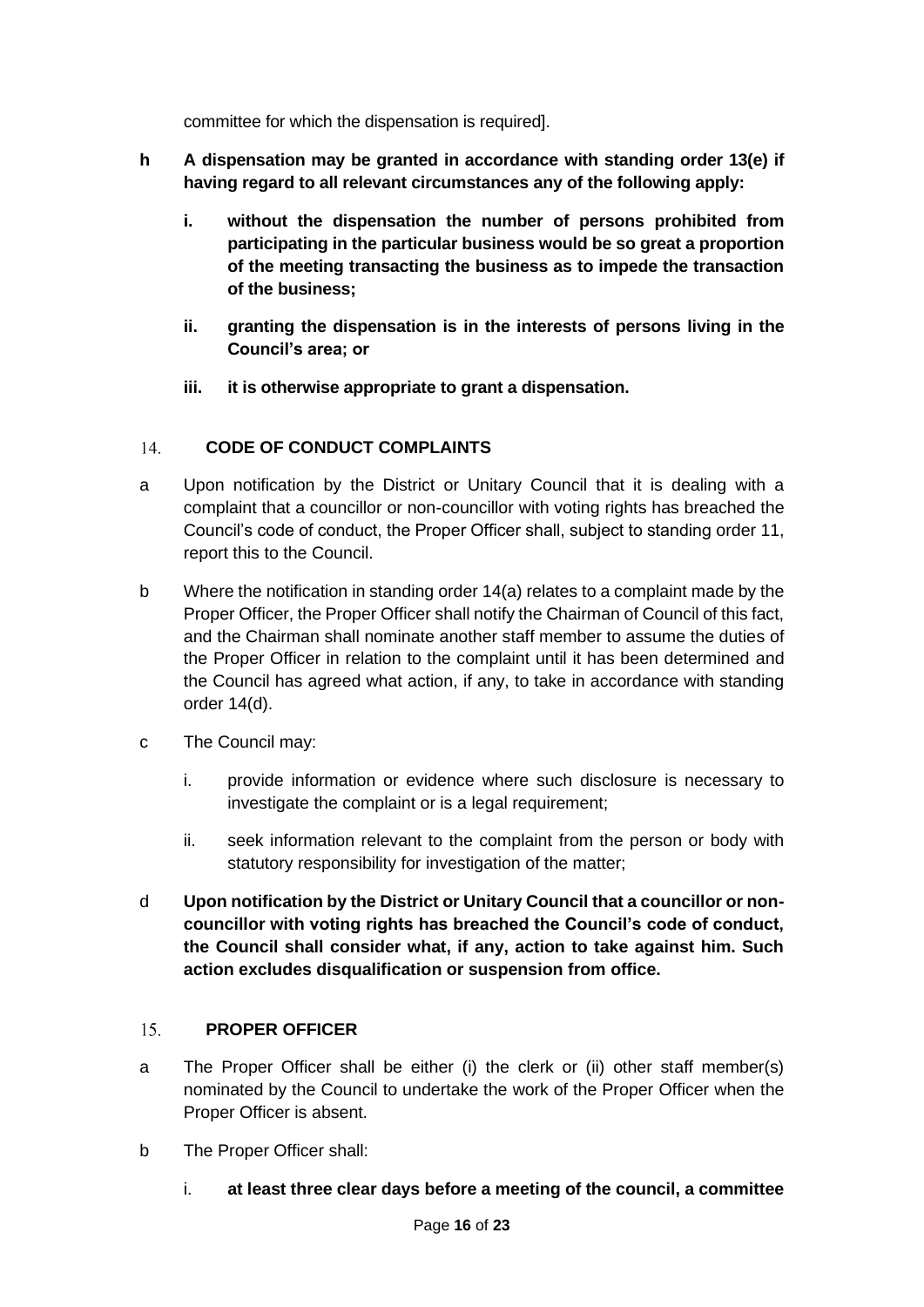or a sub-committee**,**

- **serve on councillors by delivery or post at their residences or by email authenticated in such manner as the Proper Officer thinks fit, a signed summons confirming the time, place and the agenda (provided the councillor has consented to service by email), and**
- **Provide, in a conspicuous place, public notice of the time, place and agenda (provided that the public notice with agenda of an extraordinary meeting of the Council convened by councillors is signed by them).**

*See standing order 3(b) for the meaning of clear days for a meeting of a full council and standing order 3(c) for the meaning of clear days for a meeting of a committee;*

- ii. subject to standing order 9, include on the agenda all motions in the order received unless a councillor has given written notice at least 7 days before the meeting confirming his withdrawal of it;
- iii. **convene a meeting of the Council for the election of a new Chairman of the Council, occasioned by a casual vacancy in his office;**
- iv. **facilitate inspection of the minute book by local government electors;**
- v. **receive and retain copies of byelaws made by other local authorities;**
- vi. hold acceptance of office forms from councillors;
- vii. hold a copy of every councillor's register of interests;
- viii. assist with responding to requests made under freedom of information legislation and rights exercisable under data protection legislation, in accordance with the Council's relevant policies and procedures;
- ix. receive and send general correspondence and notices on behalf of the Council except where there is a resolution to the contrary;
- x. assist in the organisation of, storage of, access to, security of and destruction of information held by the Council in paper and electronic form subject to the requirements of data protection and freedom of information legislation and other legitimate requirements (e.g. the Limitation Act 1980);
- xi. arrange for legal deeds to be executed; (*see also standing order 23);*
- xii. arrange or manage the prompt authorisation, approval, and instruction regarding any payments to be made by the Council in accordance with its financial regulations;
- xiii. refer a planning application received by the Council to the Chairman or in his absence the Vice-Chairman (if there is one) of the Council within two working days of receipt to facilitate an extraordinary meeting if the nature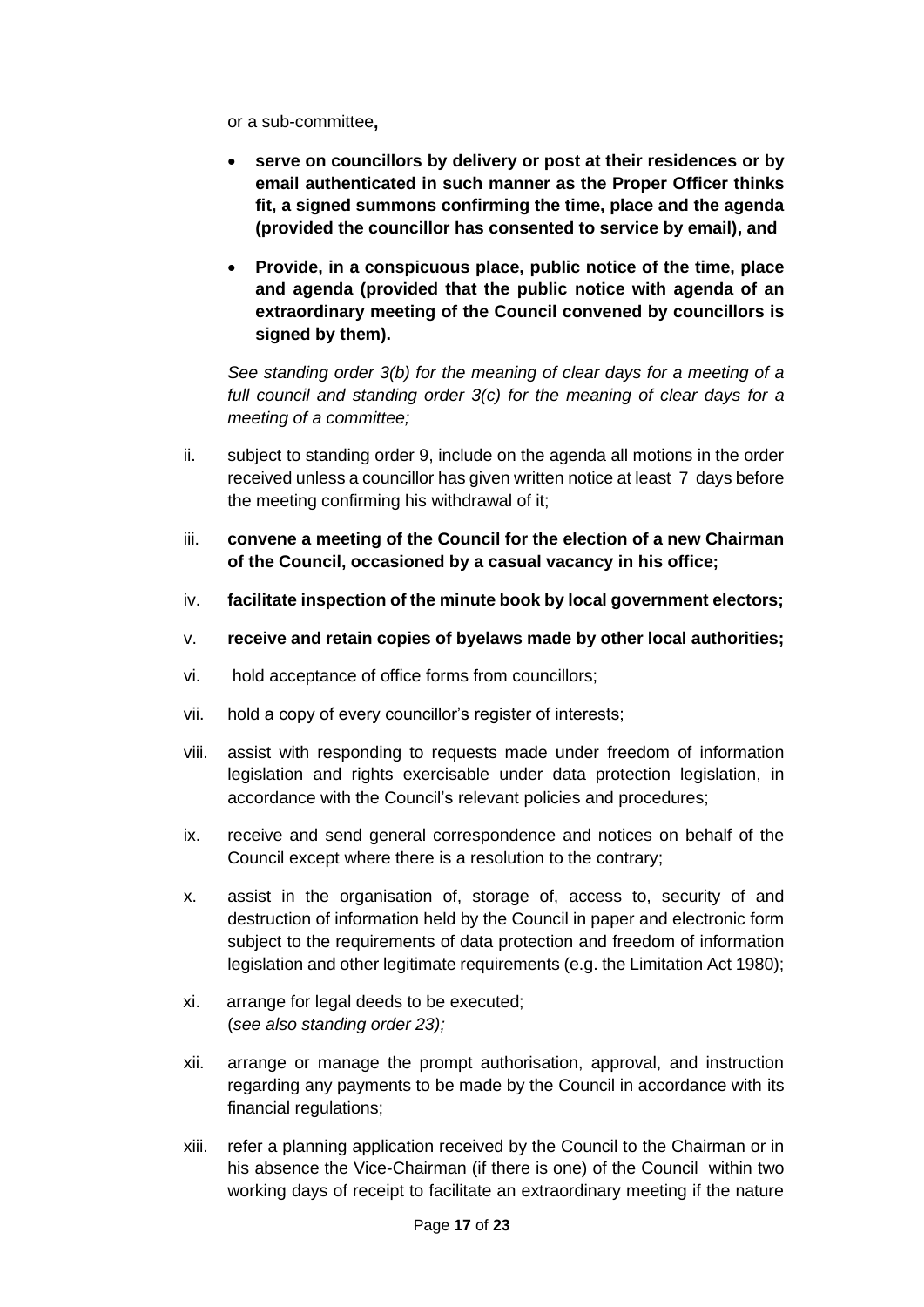of a planning application requires consideration before the next ordinary meeting of [the Council] if a time extension from the Local Plannning Authoriy is not possible

<span id="page-17-0"></span>xiv. manage access to information about the Council via the publication scheme; and

#### $16.$ **RESPONSIBLE FINANCIAL OFFICER**

a The Council shall appoint appropriate staff member(s) to undertake the work of the Responsible Financial Officer when the Responsible Financial Officer is absent.

#### <span id="page-17-1"></span> $17.$ **ACCOUNTS AND ACCOUNTING STATEMENTS**

- a "Proper practices" in standing orders refer to the most recent version of "Governance and Accountability for Local Councils – a Practitioners' Guide".
- b All payments by the Council shall be authorised, approved and paid in accordance with the law, proper practices and the Council's financial regulations.
- c The Responsible Financial Officer shall supply to each councillor as soon as practicable each month to summarise:
	- i. the Council's receipts and payments (or income and expenditure) for each quarter;
	- ii. the Council's aggregate receipts and payments (or income and expenditure) for the year to date;
	- iii. the balances held at the end of the quarter being reported and

which includes a comparison with the budget for the financial year and highlights any actual or potential overspends.

- d As soon as possible after the financial year end at 31 March, the Responsible Financial Officer shall provide:
	- i. each councillor with a statement summarising the Council's receipts and payments (or income and expenditure) the year to date for information; and
	- ii. to the Council the accounting statements for the year in the form of Section 2 of the annual governance and accountability return, as required by proper practices, for consideration and approval.
- e The year-end accounting statements shall be prepared in accordance with proper practices and apply the form of accounts determined by the Council (receipts and payments, or income and expenditure) for the year to 31 March. A completed draft annual governance and accountability return shall be presented to all councillors at least 14 days prior to anticipated approval by the Council. The annual governance and accountability return of the Council, which is subject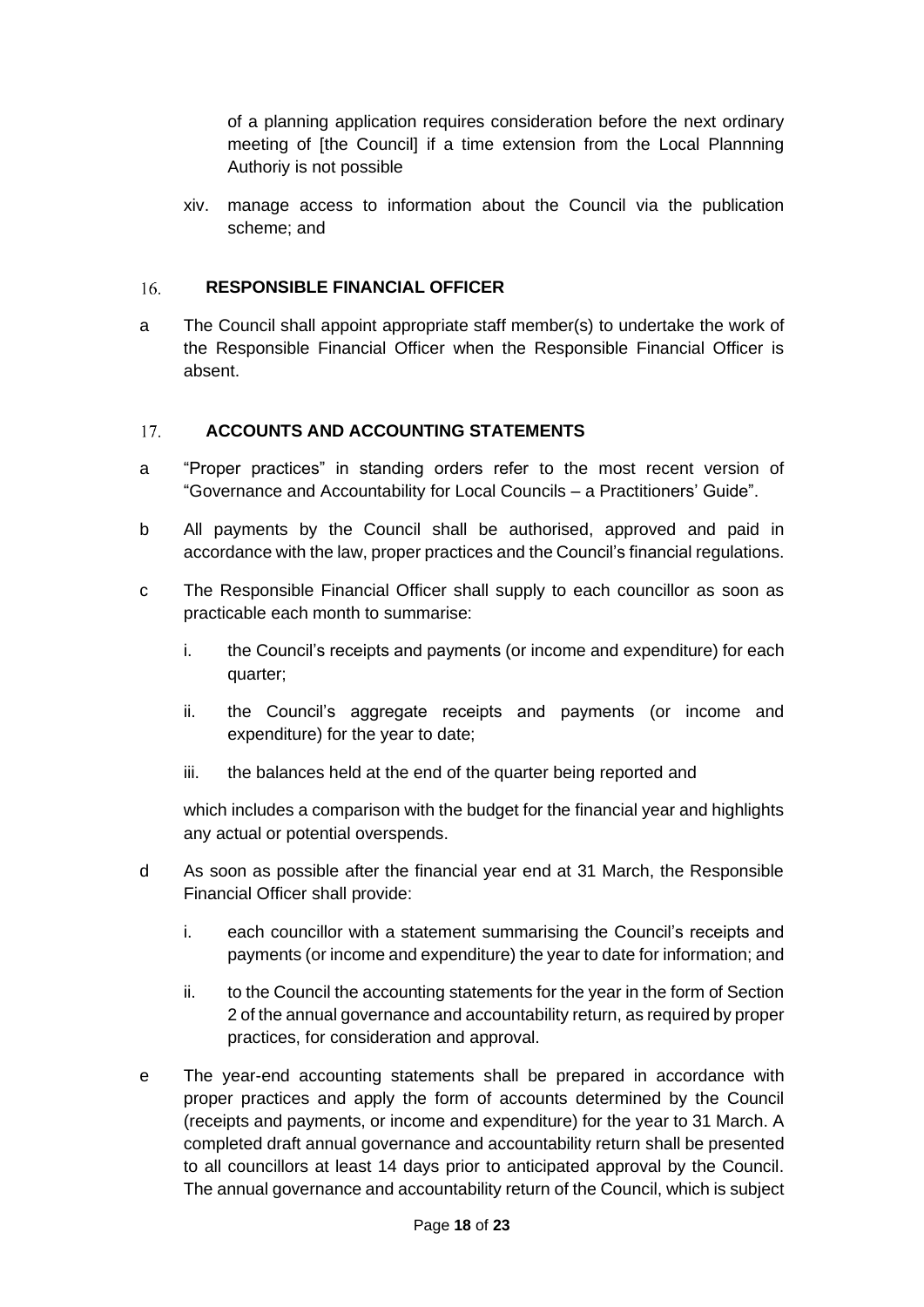<span id="page-18-0"></span>to external audit, including the annual governance statement, shall be presented to the Council for consideration and formal approval before 30 June.

#### **FINANCIAL CONTROLS AND PROCUREMENT** 18.

- a. The Council shall consider and approve financial regulations drawn up by the Responsible Financial Officer, which shall include detailed arrangements in respect of the following:
	- i. the keeping of accounting records and systems of internal controls;
	- ii. the assessment and management of financial risks faced by the Council;
	- iii. the work of the independent internal auditor in accordance with proper practices and the receipt of regular reports from the internal auditor, which shall be required at least annually;
	- iv. the inspection and copying by councillors and local electors of the Council's accounts and/or orders of payments; and
	- v. whether contracts with an estimated value below **£25,000** due to special circumstances are exempt from a tendering process or procurement exercise.
- b. Financial regulations shall be reviewed regularly and at least annually for fitness of purpose.
- c. **A public contract regulated by the Public Contracts Regulations 2015 with an estimated value in excess of £25,000 but less than the relevant thresholds in standing order 18(f) is subject to Regulations 109-114 of the Public Contracts Regulations 2015 which include a requirement on the Council to advertise the contract opportunity on the Contracts Finder website regardless of what other means it uses to advertise the opportunity unless it proposes to use an existing list of approved suppliers (framework agreement).**
- d. Subject to additional requirements in the financial regulations of the Council, the tender process for contracts for the supply of goods, materials, services or the execution of works shall include, as a minimum, the following steps:
	- i. a specification for the goods, materials, services or the execution of works shall be drawn up;
	- ii. an invitation to tender shall be drawn up to confirm (i) the Council's specification (ii) the time, date and address for the submission of tenders (iii) the date of the Council's written response to the tender and (iv) the prohibition on prospective contractors contacting councillors or staff to encourage or support their tender outside the prescribed process;
	- iii. the invitation to tender shall be advertised in a local newspaper and in any other manner that is appropriate;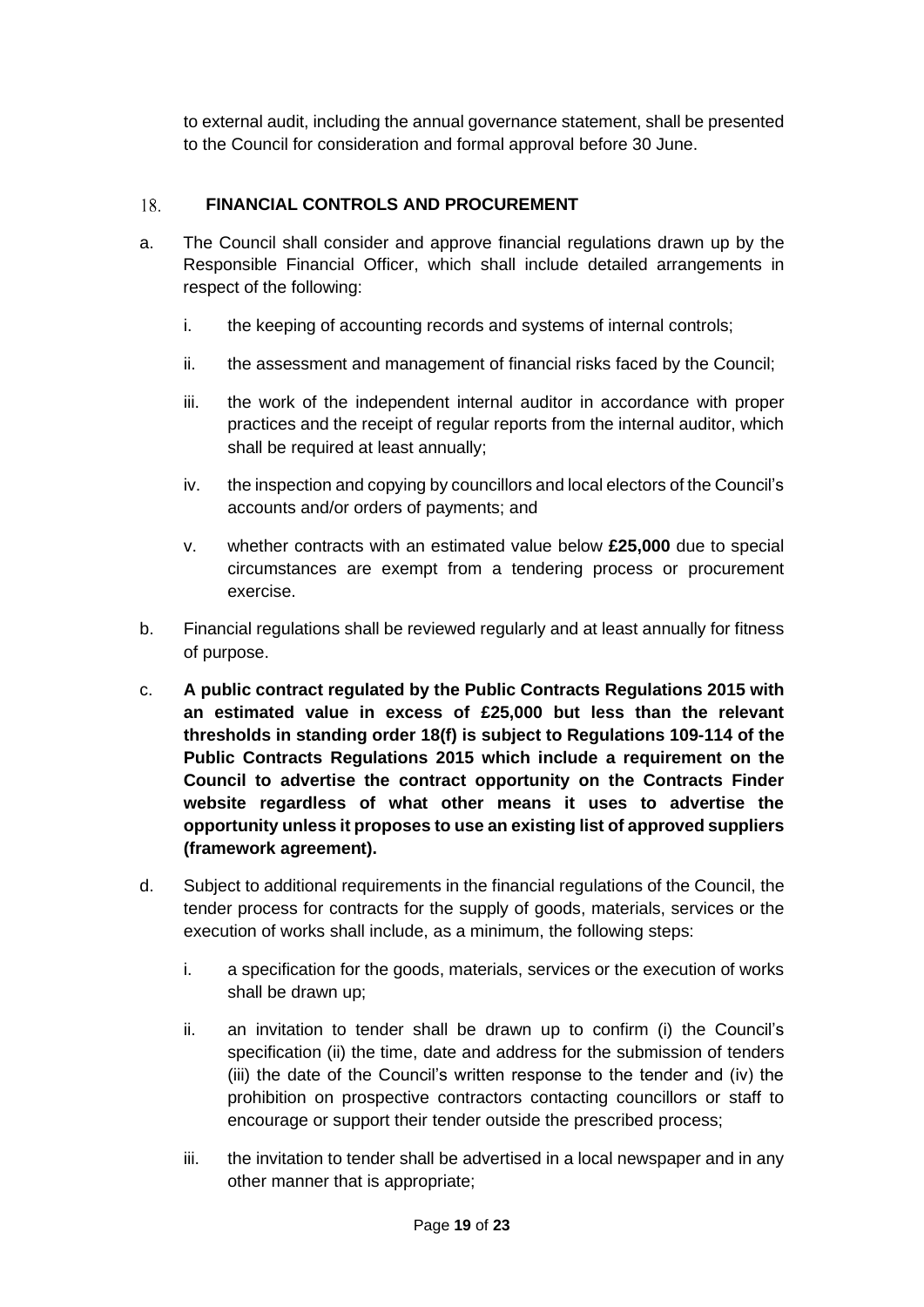- iv. tenders are to be submitted in writing in a sealed marked envelope addressed to the Proper Officer;
- v. tenders shall be opened by the Proper Officer in the presence of at least one councillor after the deadline for submission of tenders has passed;
- vi. tenders are to be reported to and considered by the appropriate meeting of the Council or a committee or sub-committee with delegated responsibility.
- e. Neither the Council, nor a committee or a sub-committee with delegated responsibility for considering tenders, is bound to accept the lowest value tender.
- f. **A public contract regulated by the Public Contracts Regulations 2015 with an estimated value in excess of £181,302 for a public service or supply contract or in excess of £4,551,413 for a public works contract (or other thresholds determined by the European Commission every two years and published in the Official Journal of the European Union (OJEU)) shall comply with the relevant procurement procedures and other requirements in the Public Contracts Regulations 2015 which include advertising the contract opportunity on the Contracts Finder website and in OJEU.**
- g. **A public contract in connection with the supply of gas, heat, electricity, drinking water, transport services, or postal services to the public; or the provision of a port or airport; or the exploration for or extraction of gas, oil or solid fuel with an estimated value in excess of £363,424 for a supply, services or design contract; or in excess of £4,551,413 for a works contract; or £820,370 for a social and other specific services contract (or other thresholds determined by the European Commission every two years and published in OJEU) shall comply with the relevant procurement procedures and other requirements in the Utilities Contracts Regulations 2016.**

#### <span id="page-19-0"></span>19. **HANDLING STAFF MATTERS**

- a A matter personal to a member of staff that is being considered by a meeting of the Staffing committee is subject to standing order 11.
- b The chairman of the Staffing committee or in his absence, the vice-chairman shall upon a resolution conduct a review of the performance and annual appraisal of the work of [the member of staff's job title]. The reviews and appraisal shall be reported in writing and are subject to approval by resolution by the Staffing committee.
- c Subject to the Council's policy regarding the handling of grievance matters, the Council's most senior member of staff (or other members of staff) shall contact the chairman of the Staffing committee or in his absence, the vice-chairman of the Staffing committee in respect of an informal or formal grievance matter, and this matter shall be reported back and progressed by resolution of the Staffing committee.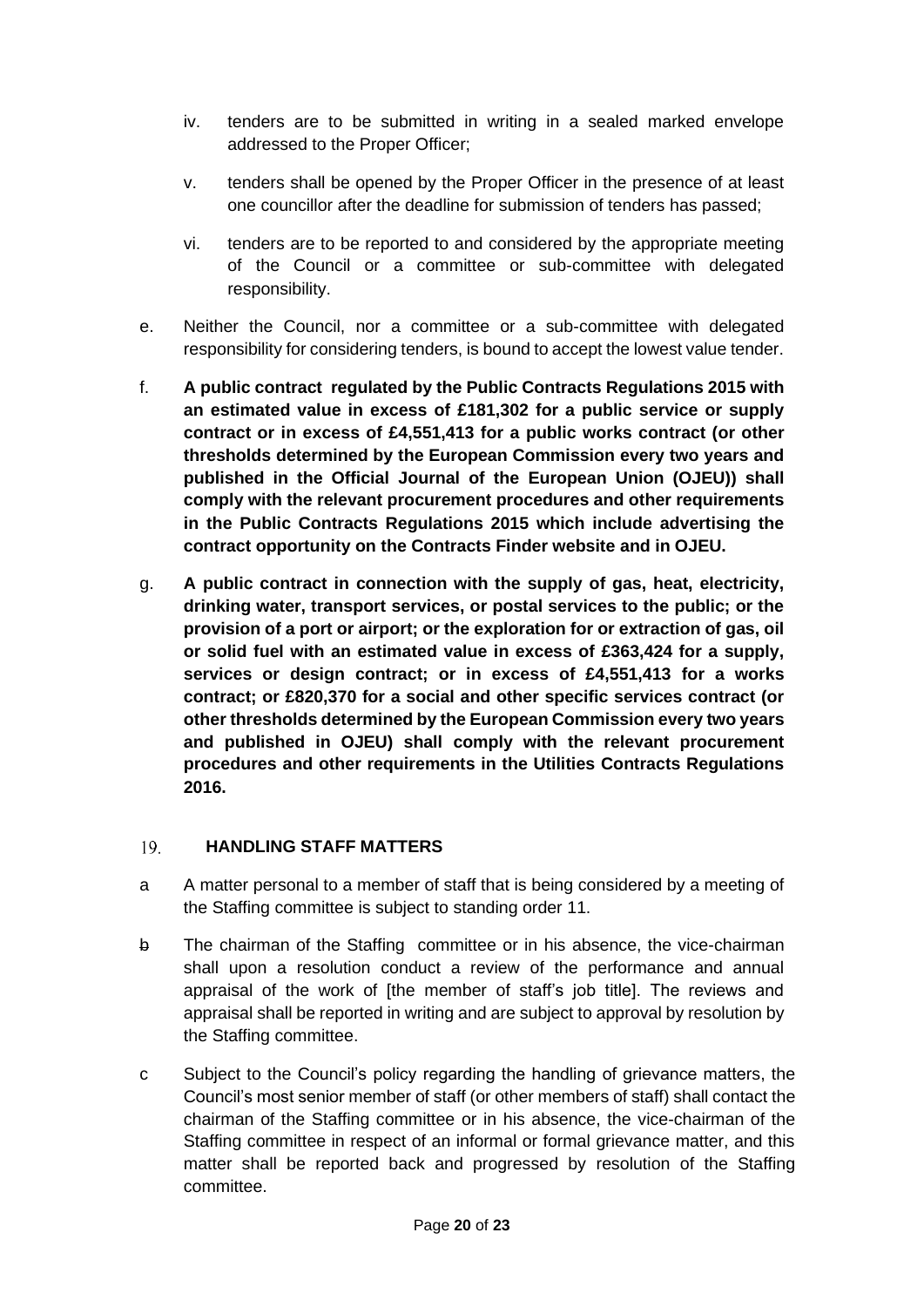- d Subject to the Council's policy regarding the handling of grievance matters, if an informal or formal grievance matter raised by [the member of staff's job title] relates to the chairman or vice-chairman of the Staffing committee] this shall be communicated to another member of the Staffing committee which shall be reported back and progressed by resolution of the council
- e Any persons responsible for all or part of the management of staff shall treat as confidential the written records of all meetings relating to their performance, capabilities, grievance or disciplinary matters.
- f In accordance with standing order 11(a), persons with line management responsibilities shall have access to staff records referred to in standing order 19(f).

#### <span id="page-20-0"></span>20. **RESPONSIBILITIES TO PROVIDE INFORMATION**

*See also standing order 21.*

- a **In accordance with freedom of information legislation, the Council shall publish information in accordance with its publication scheme and respond to requests for information held by the Council.**
- b. [*If gross annual income or expenditure (whichever is higher) does not exceed £25,000*] **The Council shall publish information in accordance with the requirements of the Smaller Authorities (Transparency Requirements) (England) Regulations 2015.**

OR

[*If gross annual income or expenditure (whichever is the higher) exceeds £200,000*] **The Council, shall publish information in accordance with the requirements of the Local Government (Transparency Requirements) (England) Regulations 2015**.

<span id="page-20-1"></span>21. **RESPONSIBILITIES UNDER DATA PROTECTION LEGISLATION**  (Below is not an exclusive list).

*See also standing order 11.*

- a The Council may appoint a Data Protection Officer.
- b **The Council shall have policies and procedures in place to respond to an individual exercising statutory rights concerning his personal data.**
- c **The Council shall have a written policy in place for responding to and managing a personal data breach.**
- d **The Council shall keep a record of all personal data breaches comprising the facts relating to the personal data breach, its effects and the remedial action taken.**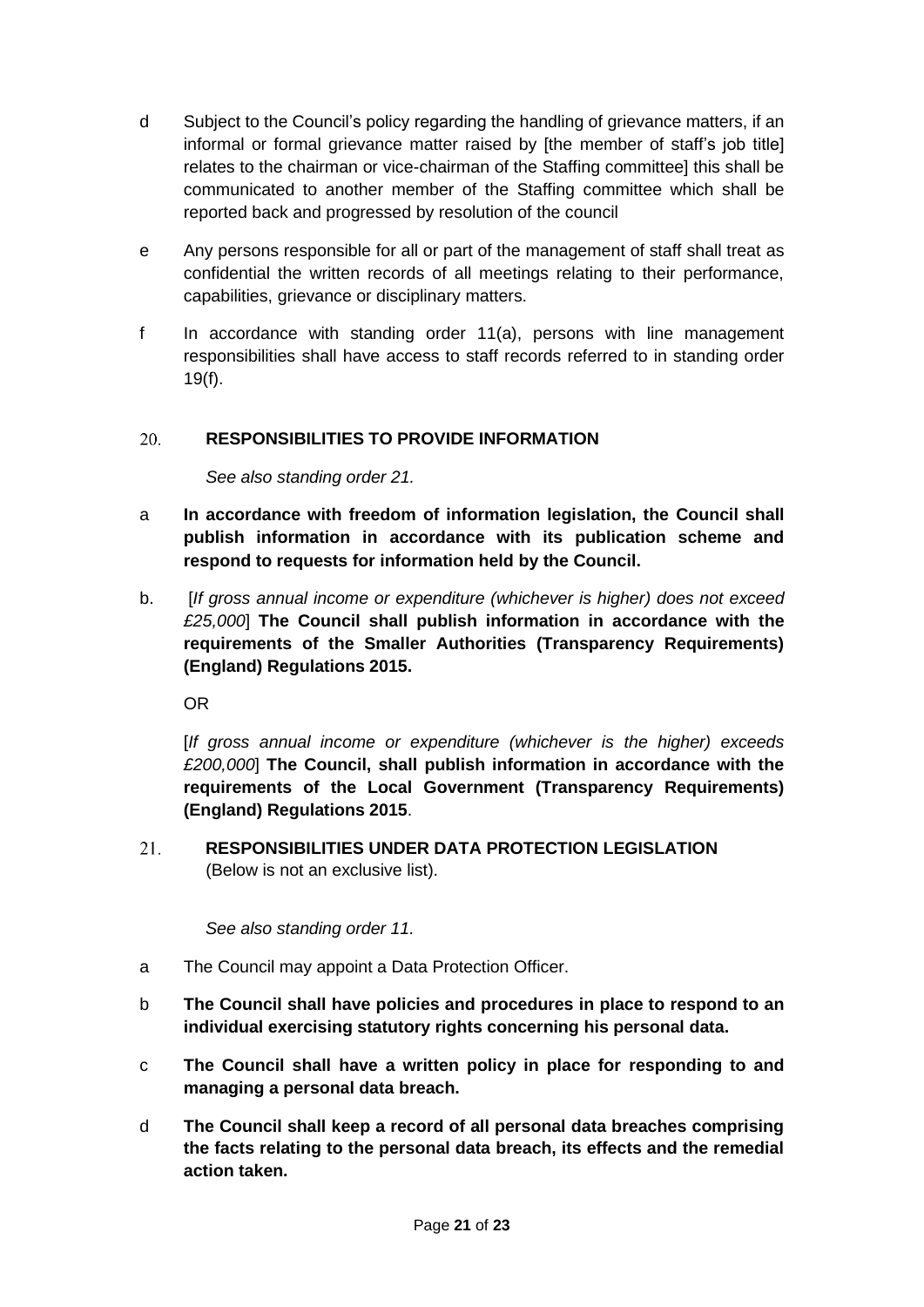- e **The Council shall ensure that information communicated in its privacy notice(s) is in an easily accessible and available form and kept up to date.**
- f **The Council shall maintain a written record of its processing activities.**

#### <span id="page-21-0"></span>22. **RELATIONS WITH THE PRESS/MEDIA**

a Requests from the press or other media for an oral or written comment or statement from the Council, its councillors or staff shall be handled in accordance with the Council's policy in respect of dealing with the press and/or other media.

#### <span id="page-21-1"></span>23. **EXECUTION AND SEALING OF LEGAL DEEDS**

*See also standing orders 15(b)(xii) and (xvii).*

- a A legal deed shall not be executed on behalf of the Council unless authorised by a resolution.
- b **Subject to standing order 23(a), any two councillors may sign, on behalf of the Council, any deed required by law and the Proper Officer shall witness their signatures.]**

<span id="page-21-2"></span>*The above is applicable to a Council without a common seal.*

## 24. **COMMUNICATING WITH DISTRICT AND COUNTY OR UNITARY COUNCILLORS**

**a** An invitation to attend a meeting of the Council shall be sent, together with the agenda, to the ward councillor(s) of the District and County Council OR Unitary Council representing the area of the Council.

#### <span id="page-21-3"></span> $25.$ **RESTRICTIONS ON COUNCILLOR ACTIVITIES**

- a. Unless duly authorised no councillor shall:
	- i. inspect any land and/or premises which the Council has a right or duty to inspect; or
	- ii. issue orders, instructions or directions.

#### <span id="page-21-4"></span>26. **STANDING ORDERS GENERALLY**

- a All or part of a standing order, except one that incorporates mandatory statutory or legal requirements, may be suspended by resolution in relation to the consideration of an item on the agenda for a meeting.
- b A motion to add to or vary or revoke one or more of the Council's standing orders, except one that incorporates mandatory statutory or legal requirements, shall be proposed by a special motion, the written notice by at least 2 councillors to be